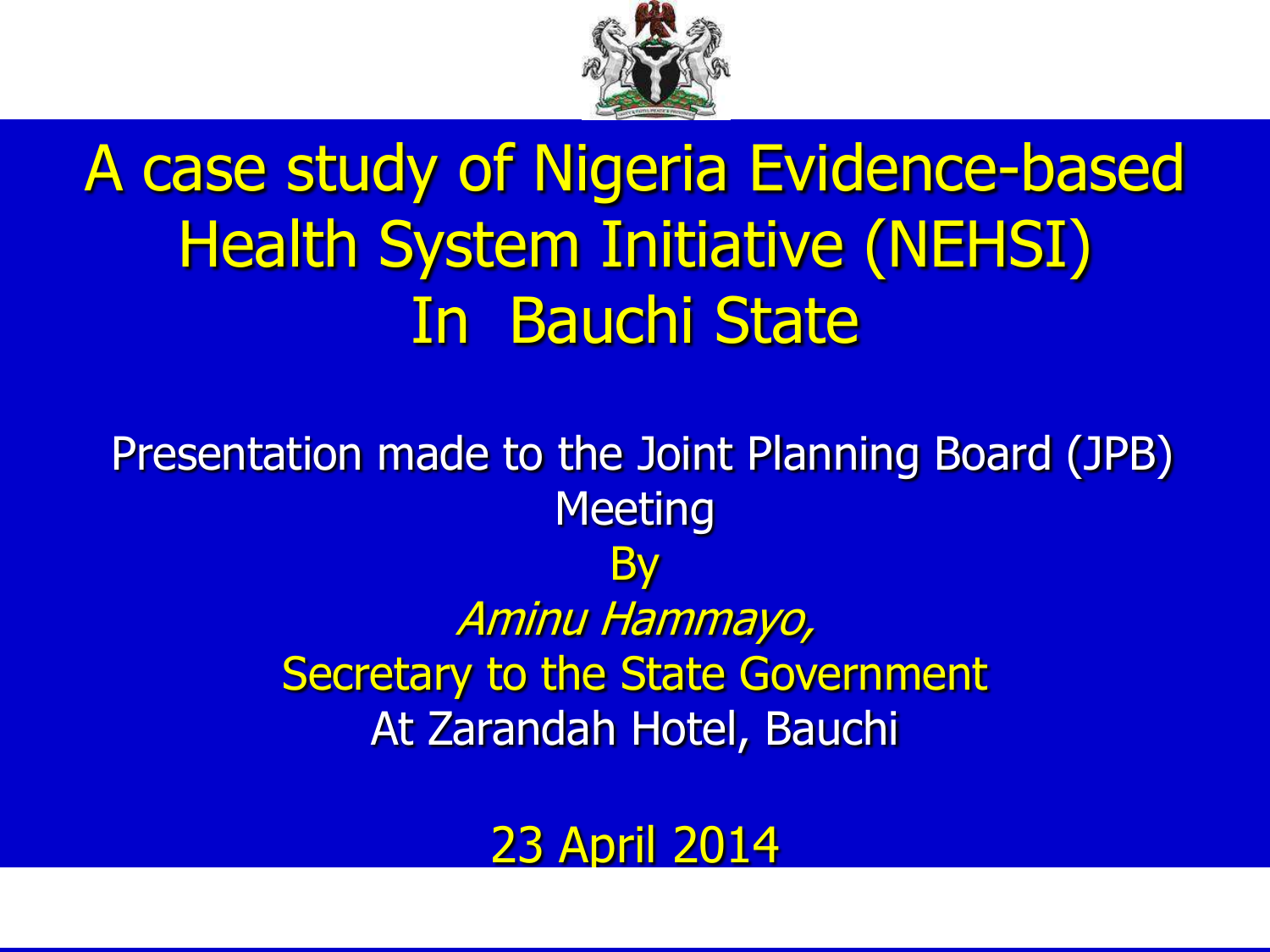# Introduction

• The objective of this presentation is to share with participants the achievements of the NEHSI project in Bauchi State and its impact in Planning and Resource Allocation. This is particularly in relation to the need to address the unacceptable levels of maternal & child mortalities.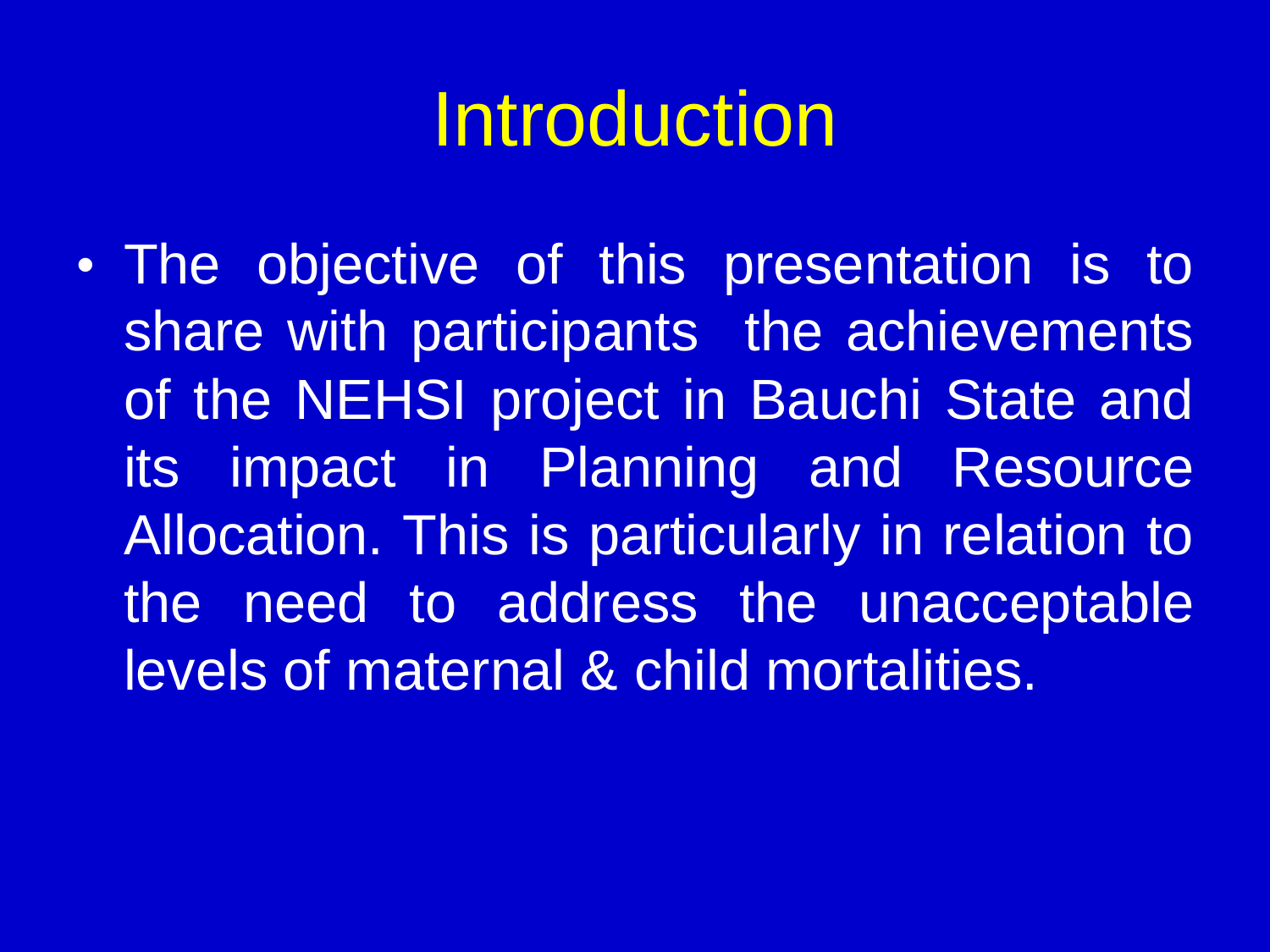# **Background**

- Information is the cornerstone to plan and deliver better services and improve development outcomes
- This requires a major improvement in the Information systems, especially the capacity to generate, analyse and use evidence for planning and resource allocation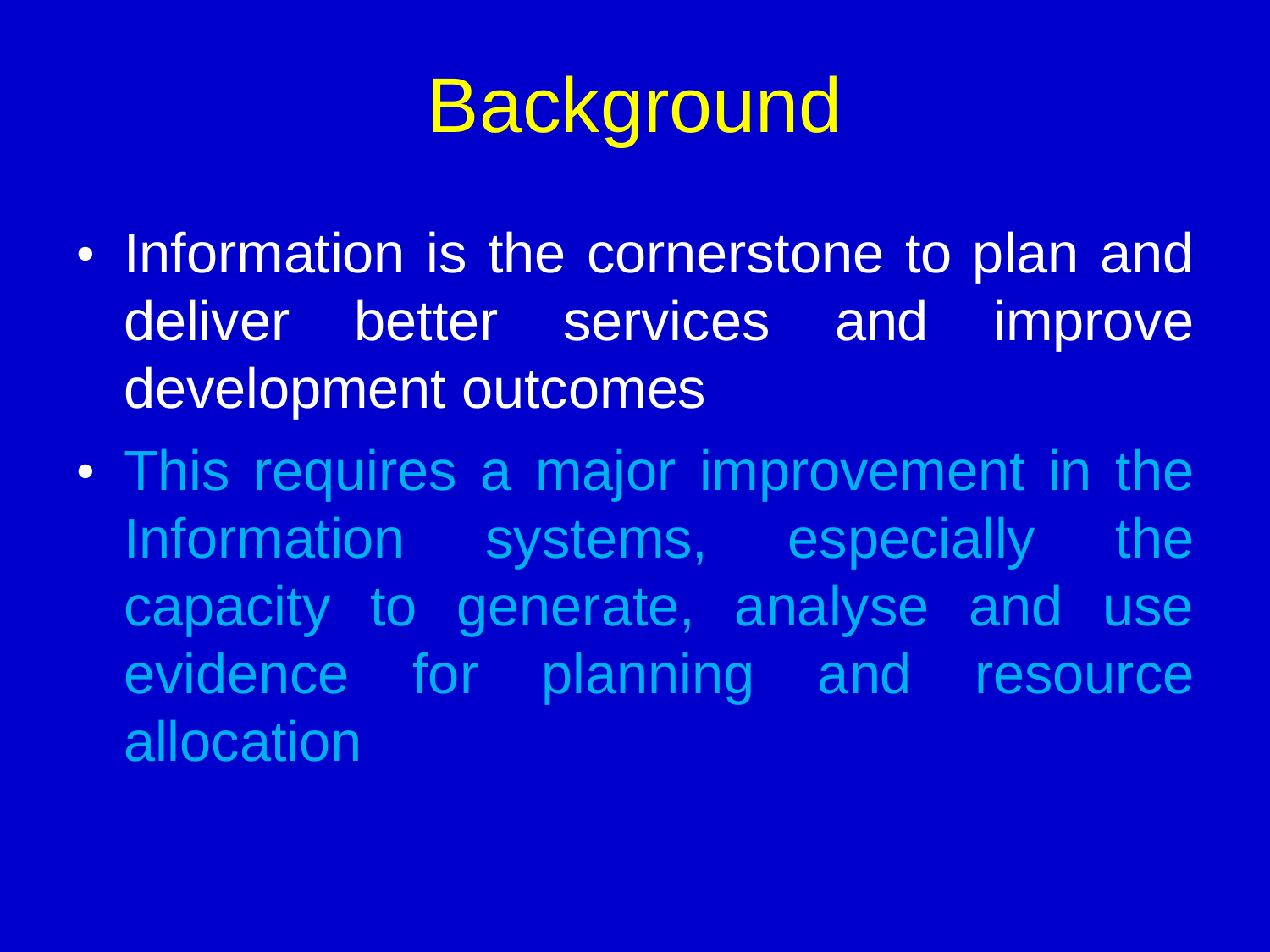# Background (Cont'd)

- Since 2009, the Federal Government working with the Canadian Government had initiated a model of evidence based planning in the health sector in Bauchi and Cross River States
- The five year project which started in 2008 was funded by CIDA through IDRC and ended in December 2013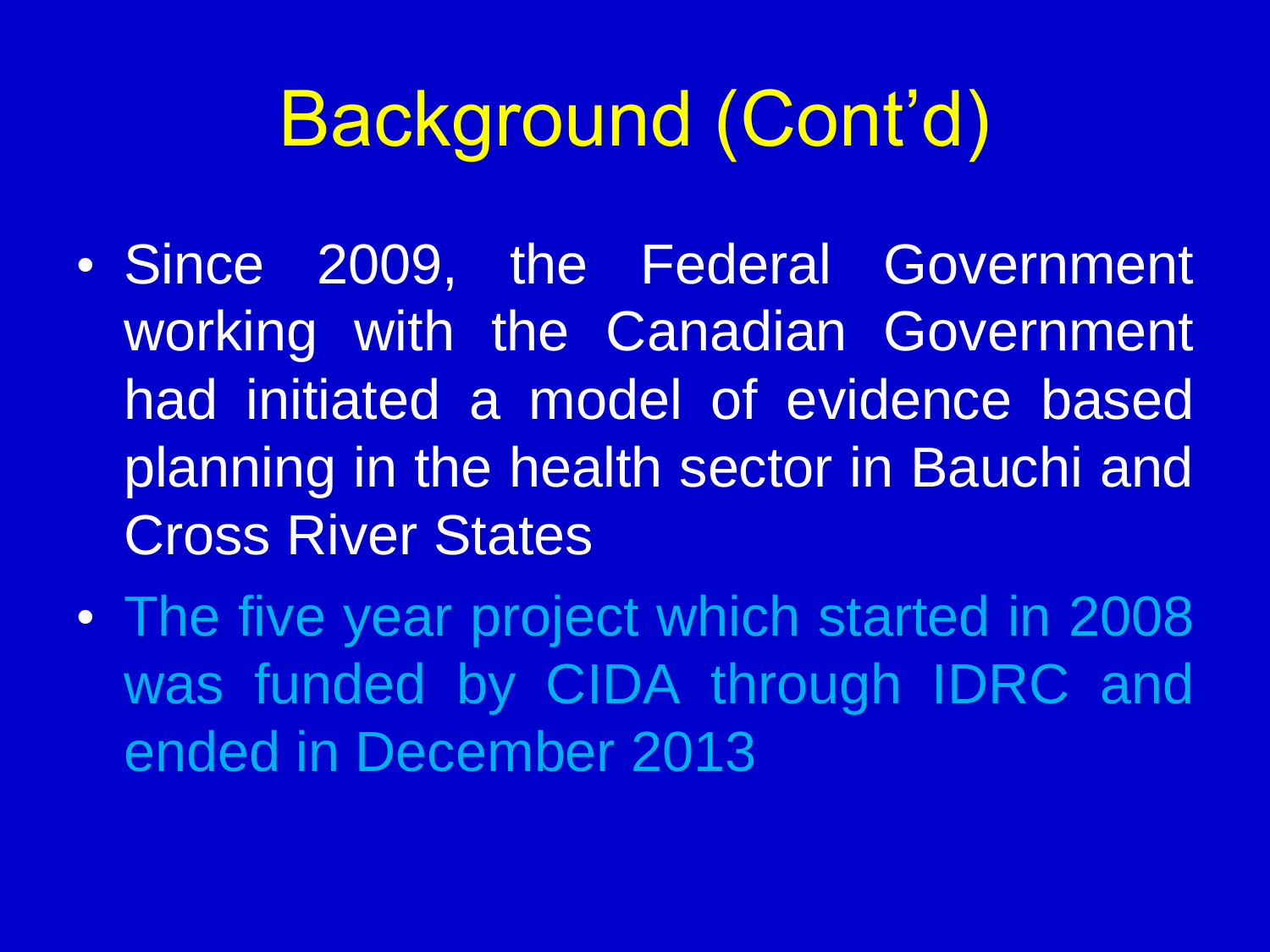# Scope of the Initiative

- Social Audits: Population based benchmarks for evidence based planning
- Modelling Strategies to socialise evidence for participatory action (SEPA)
- Community Surveillance System: Strengthening community based HMIS
- Human Capital development for Institutionalisation and sustainability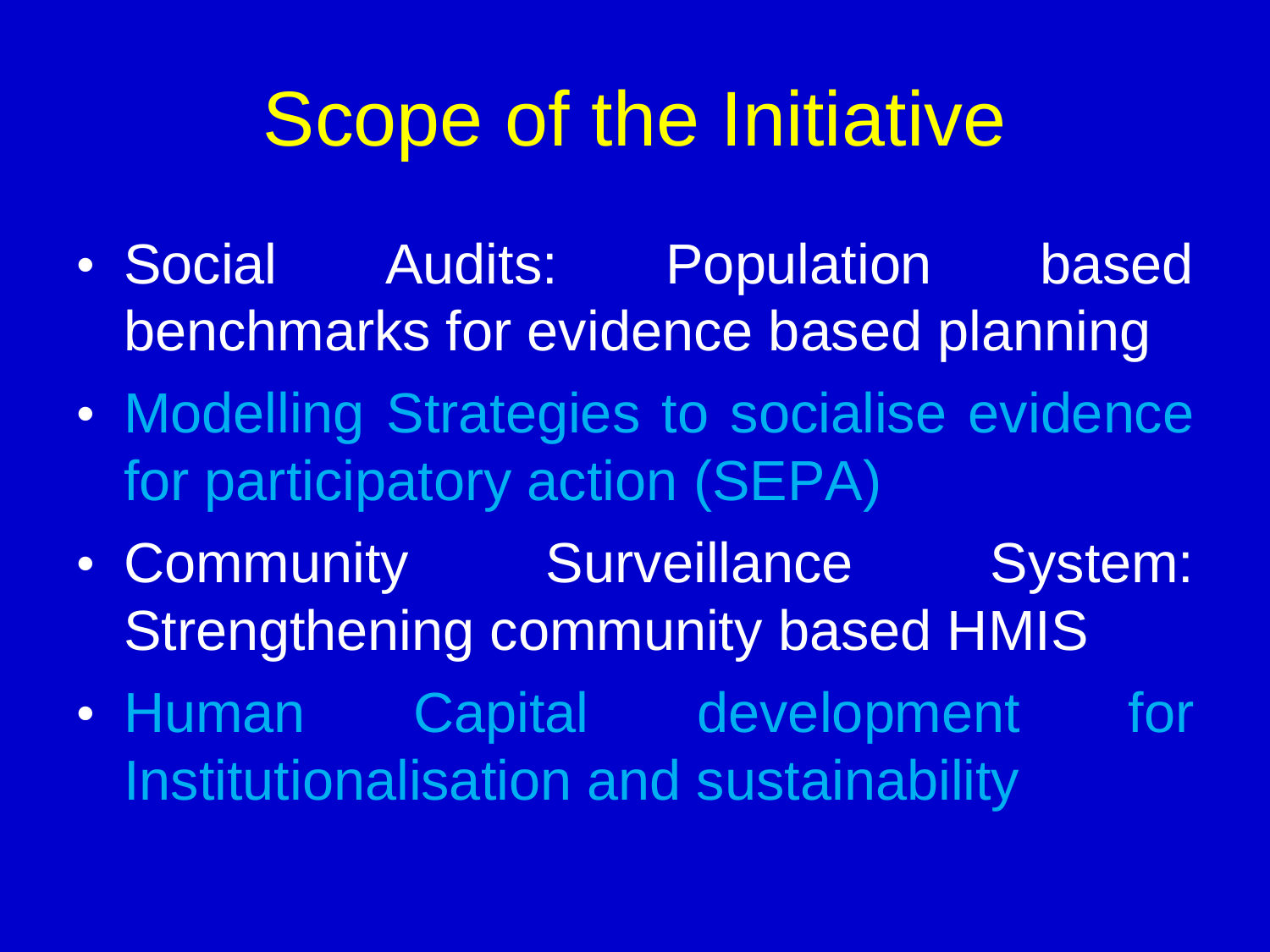## Multi Stakeholder Information System (MSS) Social Audit

- Since 2009, under the auspices of the SMOH and with the support of the SPHCDA, the MSS component of NEHSI has established and implemented three rounds of social audit
- The State Government had decided the priorities for the social audits
- The first (2009-10) focused on maternal health outcomes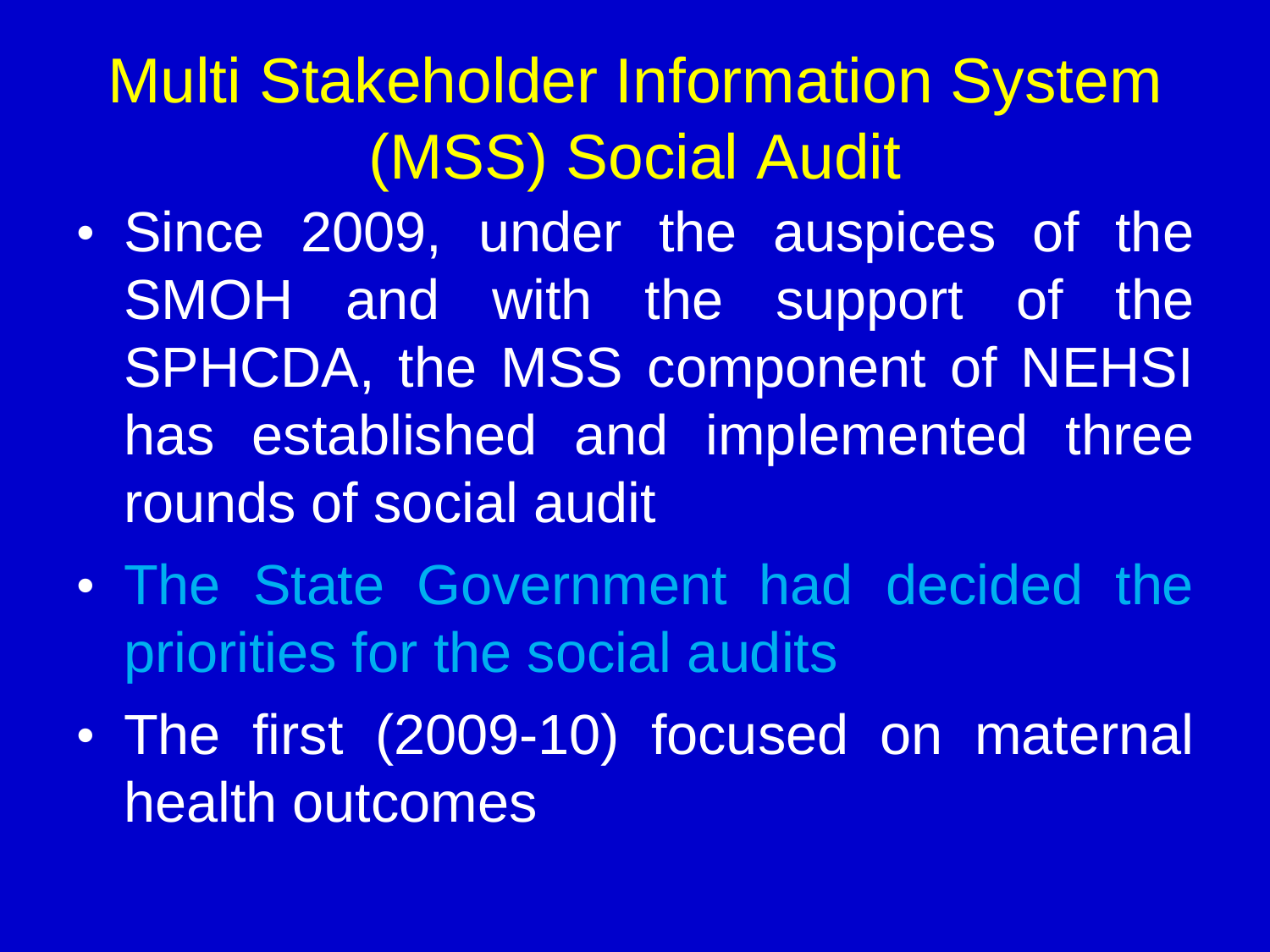## Multi Stakeholder Information System (MSS) Social Audit (Cont'd)

- The second covered child healthcare within the context of the Integrated Management of childhood illnesses (IMCI)
- The third was on primary healthcare Millennium development goals which consolidated the two priority areas
- The social audits had initially used paper based data collection system but later shifted to a geo-referenced electronic data gathering and transmission system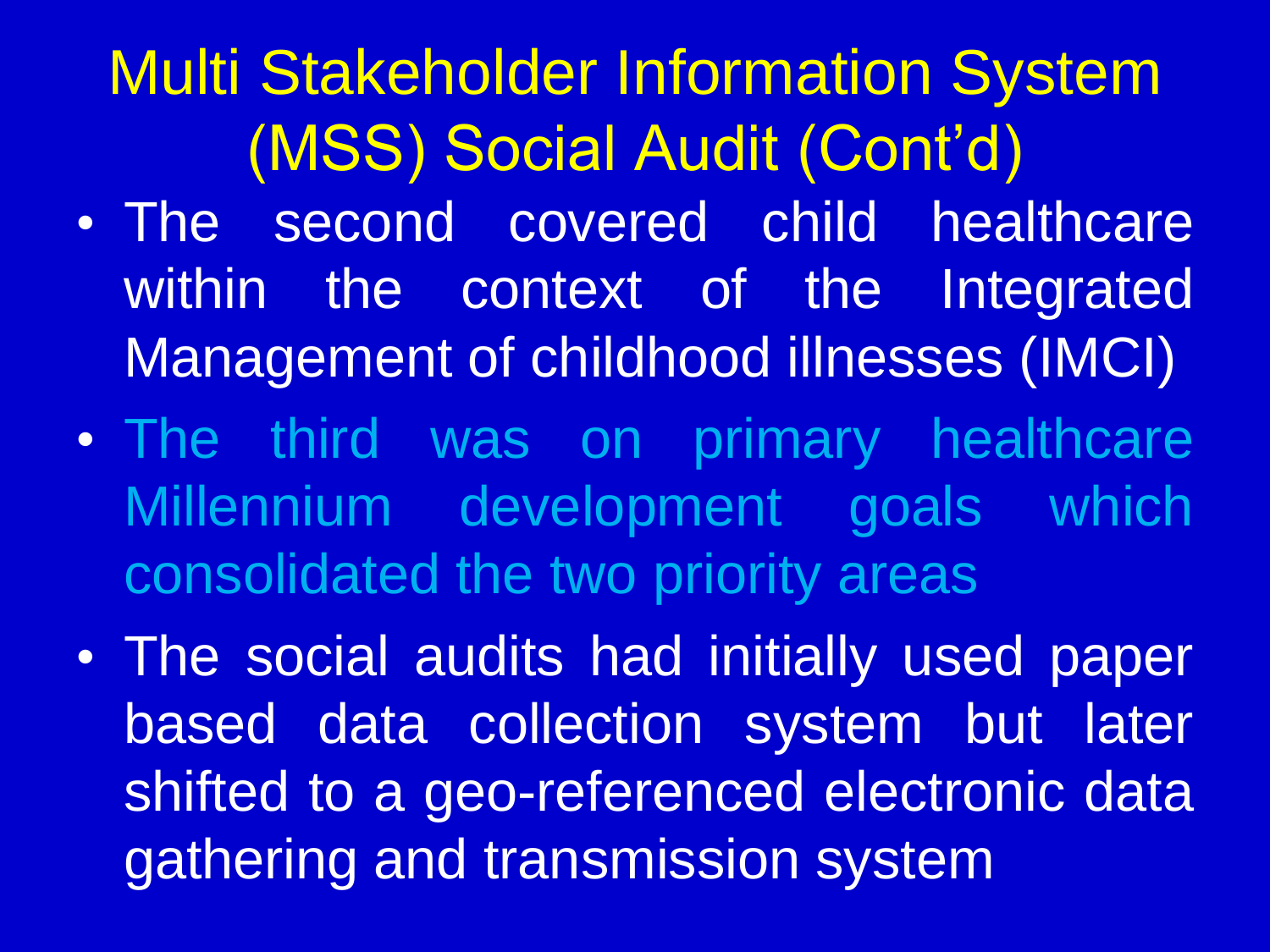Modelling Strategies to socialise evidence for participatory action (SEPA)

- Under this initiative, the evidence generated from the surveys were shared with all major stakeholders at the state and local government levels using scorecards
- At the community and household levels, a documentary drama was used to share the evidence to help generate community and individual action plans to improve the situation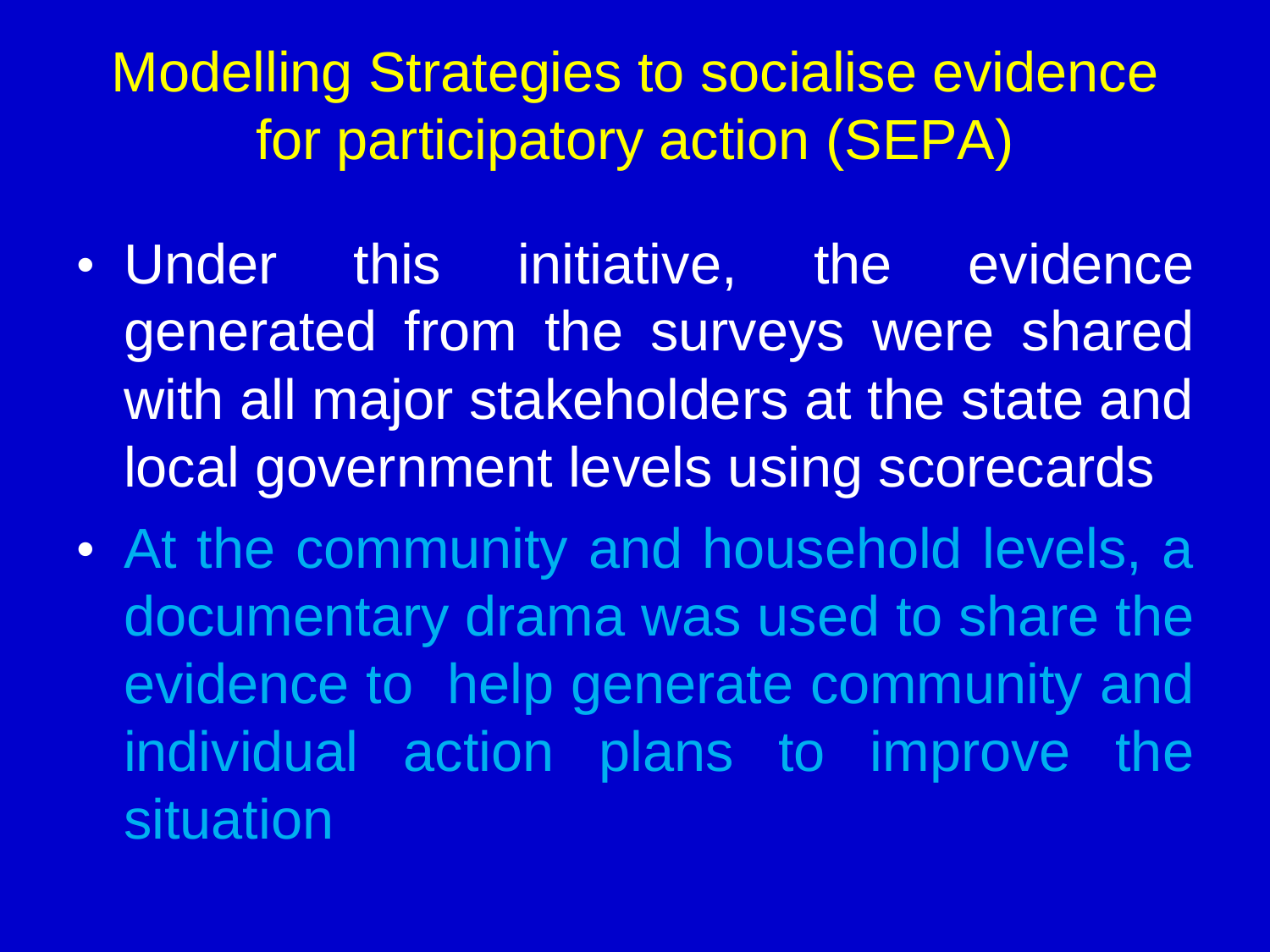### Findings from the first social audit

A woman was more likely to suffer from complications during pregnancy or child birth if she:

- had four or more pregnancies
- was exposed to physical Intimate Partner violence (IPV)
- was not discussing pregnancy with the husband
- had insufficient food during the week prior to survey
- had female genital mutilation (FGM)
- had less than four Antenatal checkups
- was delivered by an un-skilled birth attendant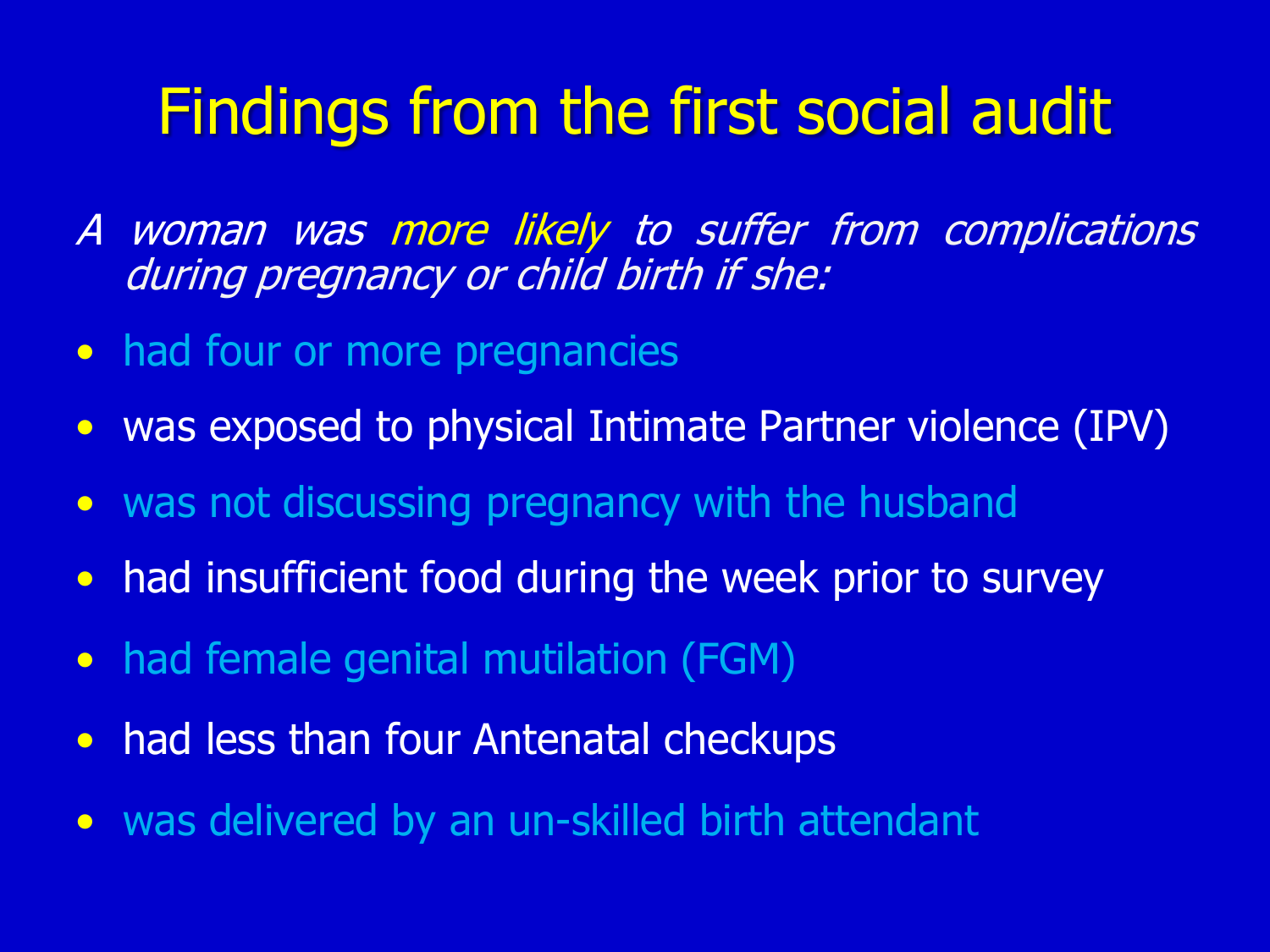## Follow-up evidence based actions

Need to Implement a structured strategy for social mobilisation to:

- Increase awareness on danger signs during pregnancy/child birth
- Reduce heavy workload during pregnancy
- Encourage women and their husbands to discuss about pregnancy
- Ensure at least four home visits to pregnant women by a trained worker
- Prevent intimate partner and domestic violence during pregnancy
- Improving availability of skilled health workers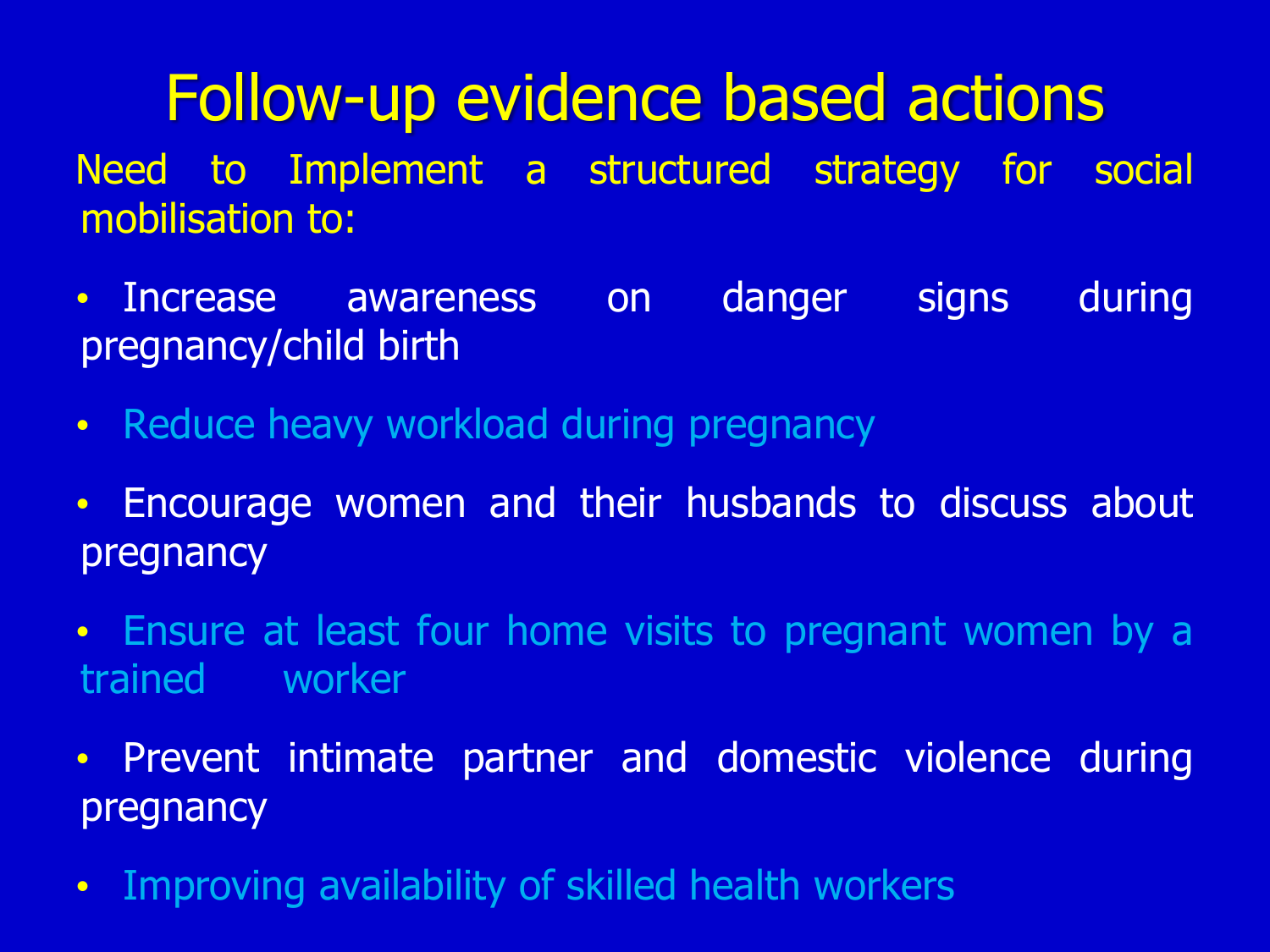## Health seeking for illness/experience at health facility

- Health seeking behaviour (children 0-36 months)
	- 3% had mothers involved in deciding where to go
	- 49% taken to a qualified health facility for treatment
	- 46% taken to a government health facility (map)
- Experience at government health facility
	- 56% waited less than 30 minutes to be seen
	- 45% received full explanation about child's condition
	- 66% paid for treatment at the health facility
	- 27% paid for medicines or tests outside the facility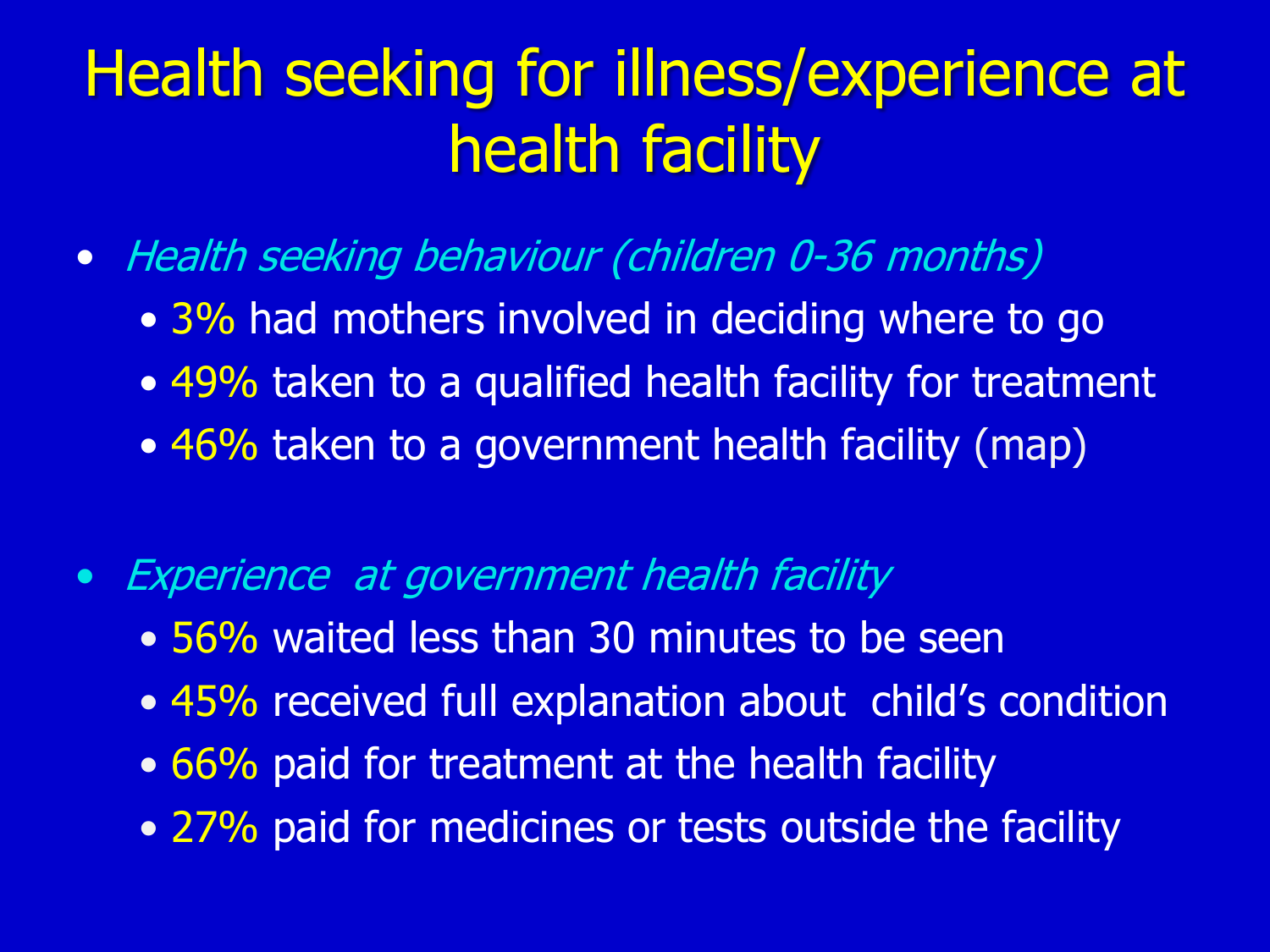## *Social Audit on PHC MDGs -Scope of data collection*

| <b>Units</b>                | 2009     | 2011  | 2013  |
|-----------------------------|----------|-------|-------|
| Households (all LGAs)       | 5709     | 5535  | 6230  |
| Women 14-49 years           | 11486    |       | 8881  |
| Mothers/caregivers          | $\equiv$ | 6933  | 7775  |
| Children 0-59 months*       | $\equiv$ | 11277 | 12331 |
| Children 6-59 months (MUAC) | $\equiv$ | 7183  | 9355  |
| <b>Focus groups</b>         | 180      | 180   | TBD** |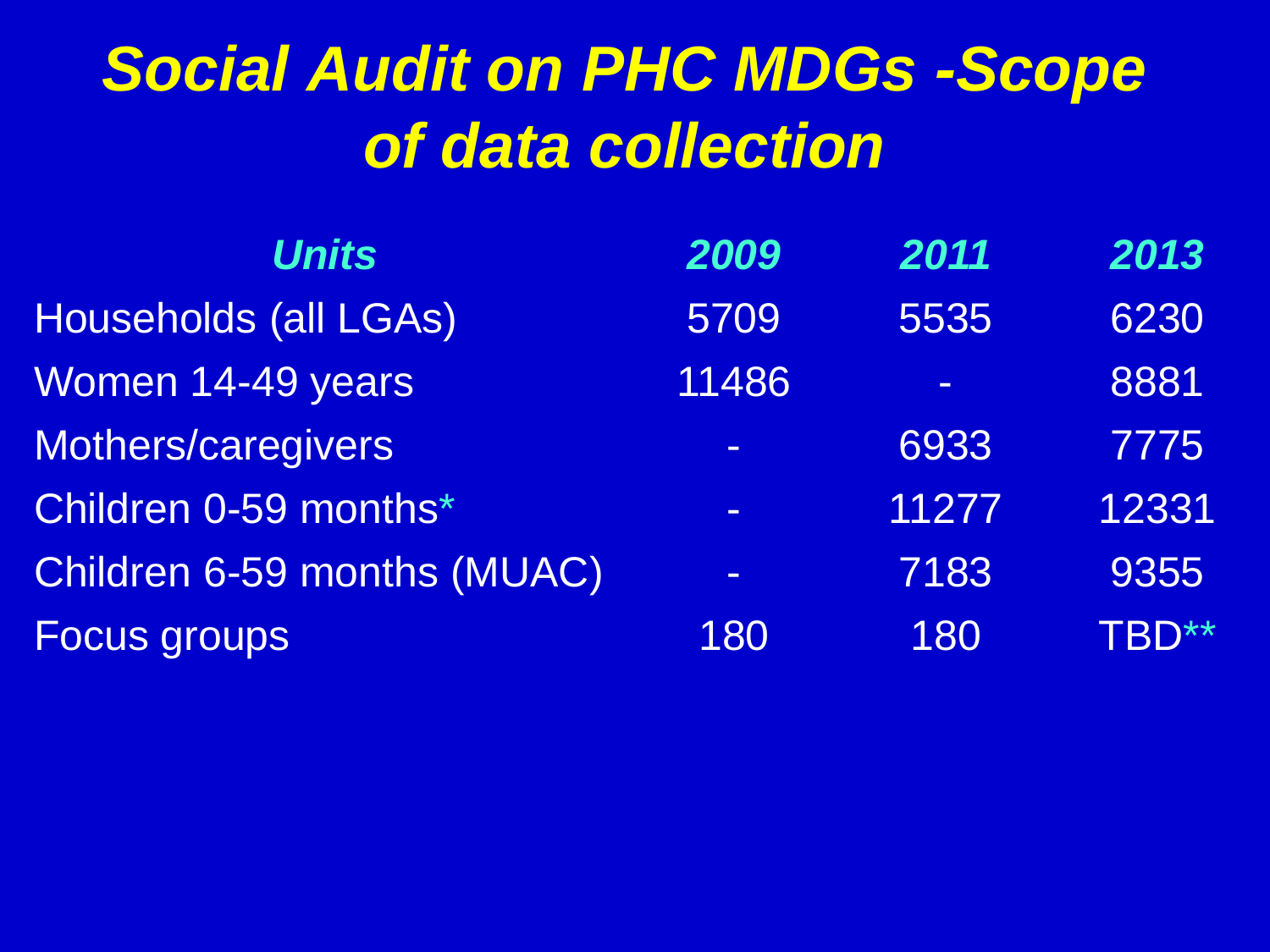### **Maternal health**

| <b>Indicator</b>               | 2009 | 2013 |
|--------------------------------|------|------|
| Knowledge on danger signs      |      |      |
| during pregnancy               | 50%  | 88%  |
| during childbirth              | 50%  | 80%  |
| <b>ANC coverage (4 visits)</b> | 40%  | 47%  |
| BP checked on every visit      | 35%  | 44%  |
| Urine tested on every visit    | 8%   | 4%   |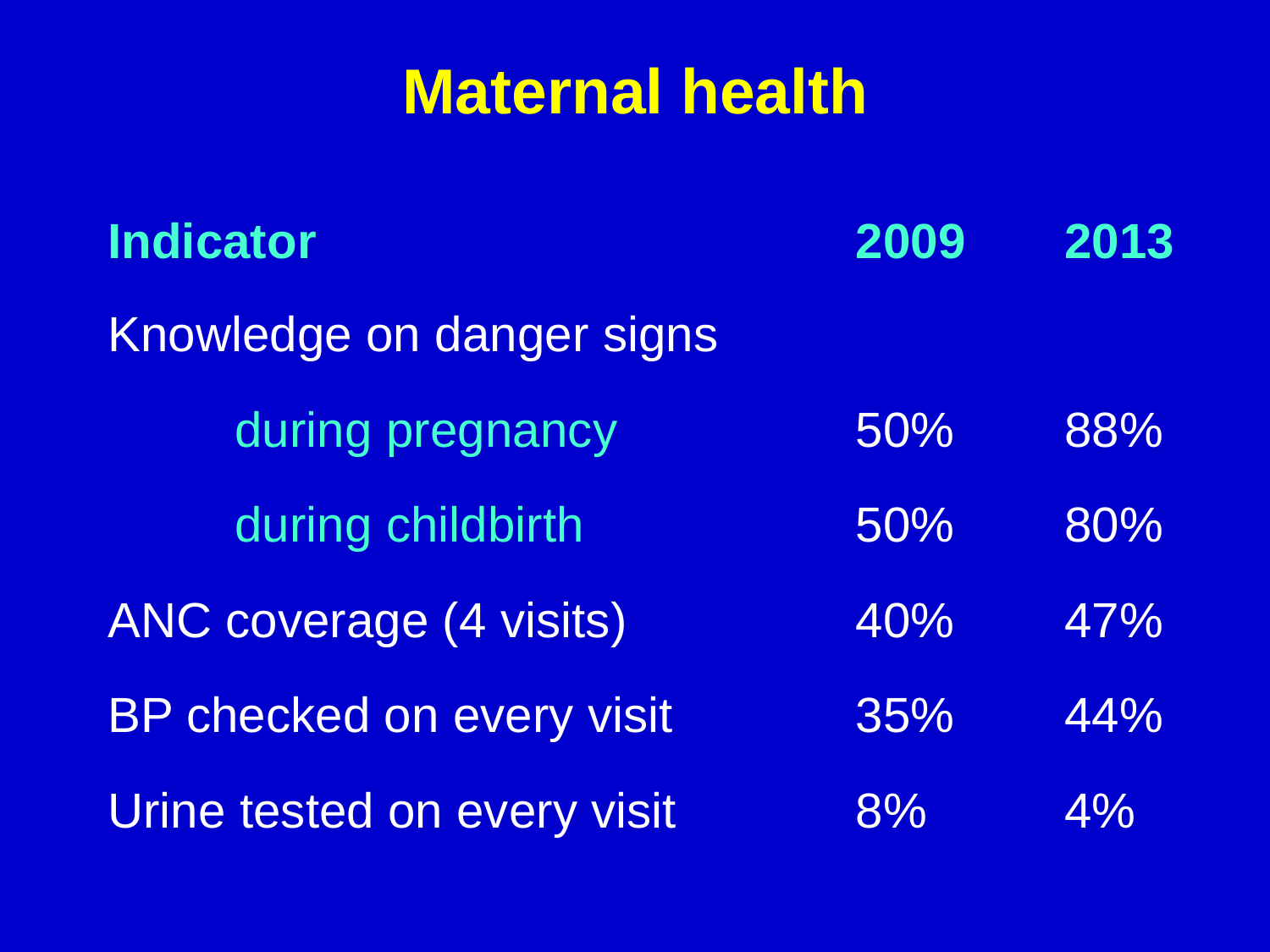### **Maternal health**

| <b>Indicator</b>                       | 2009 | 2013 |
|----------------------------------------|------|------|
| Delivery at a health facility          | 19%  | 21%  |
| By a skilled heath worker              | 20%  | 22%  |
| Post natal checkup within 6 weeks      | 14%  | 28%  |
| <b>Paid unofficial charges for ANC</b> | 50%  | 57%  |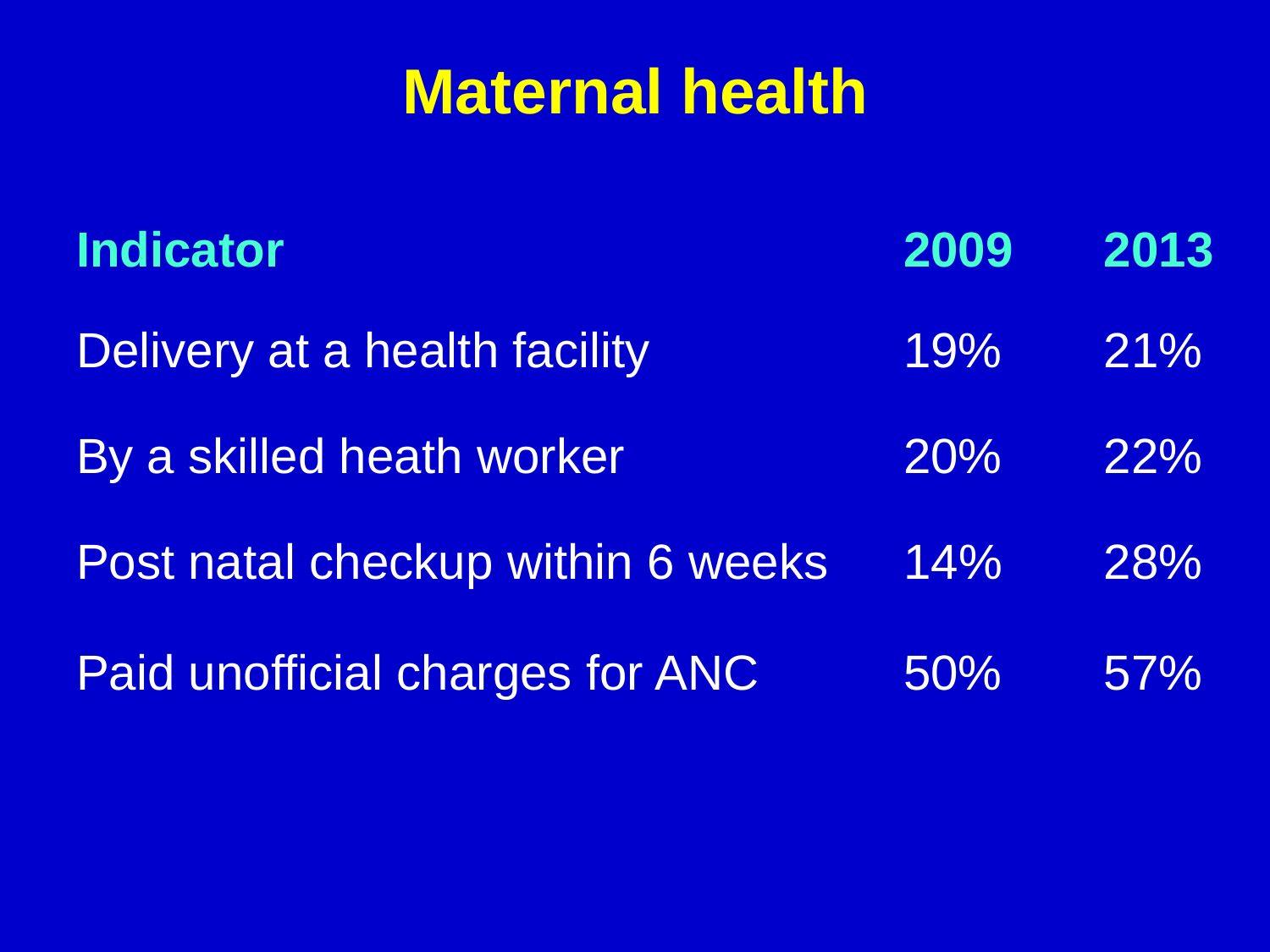| <b>Nutrition and immunisation*</b>         | 2011      | 2013    |
|--------------------------------------------|-----------|---------|
| <b>Exclusively breastfed into 6 months</b> | 9%        | $6\%$   |
| <b>Malnourished (MUAC)</b>                 | $12\%$    | $9\%$   |
| <b>Received measles vaccine</b>            |           | 42% 29% |
| <b>Received all vaccines</b>               | $12\%$ 7% |         |
| <b>Received polio vaccine</b>              |           | 85% 92% |
| Had measles like symptoms                  |           | 30% 23% |

\* Vaccine coverage reported among children aged 12-23 months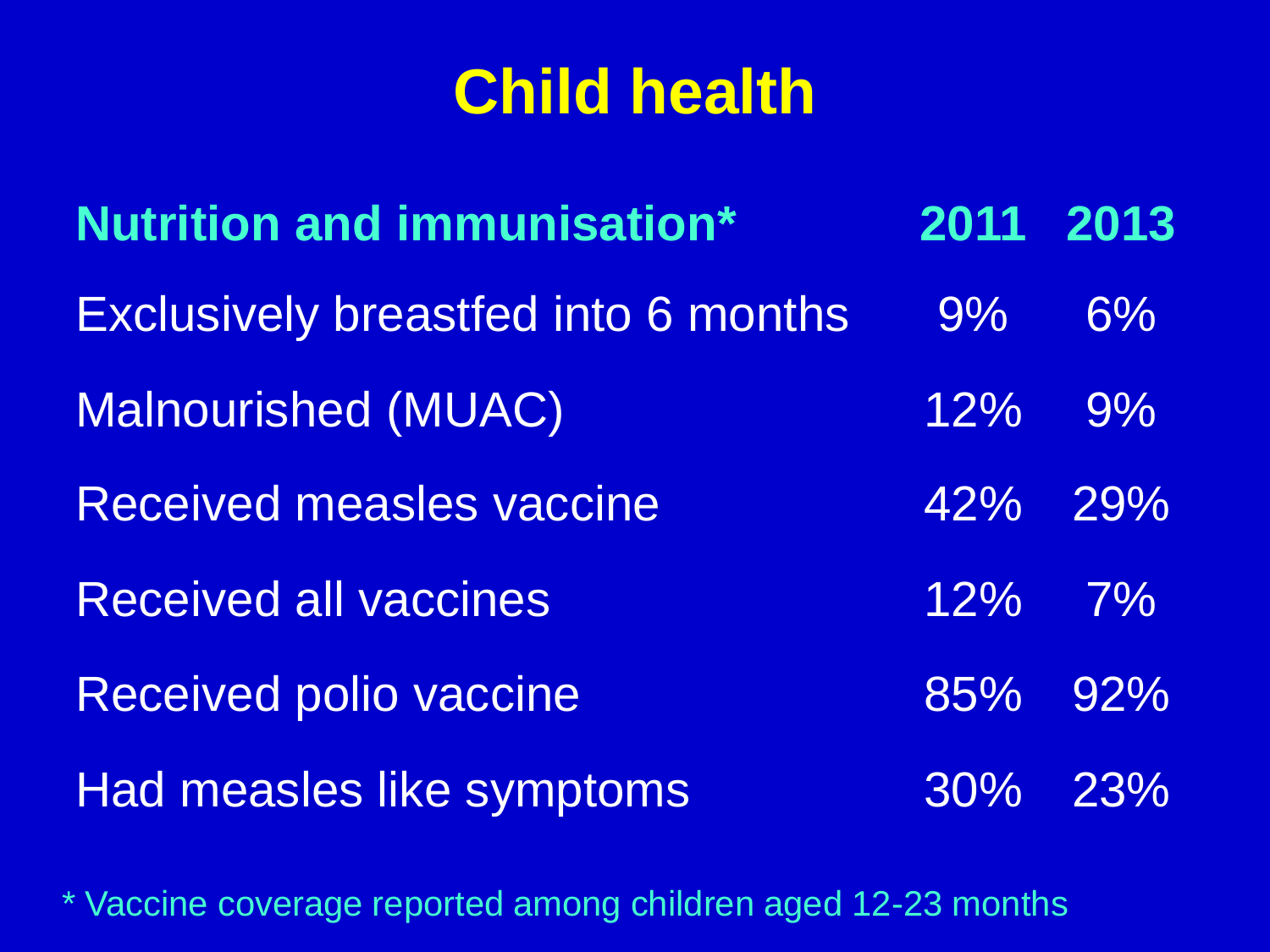| <b>Personal hygiene</b>              |     | 2011 2013  |
|--------------------------------------|-----|------------|
| <b>Households with</b>               |     |            |
| access to improved water source      |     | 42% 47%    |
| a formal toilet within               |     | 62%        |
| no garbage, sewage or excrete        |     | $24\%$ 15% |
| water container clean/covered/raised | 31% | 17%        |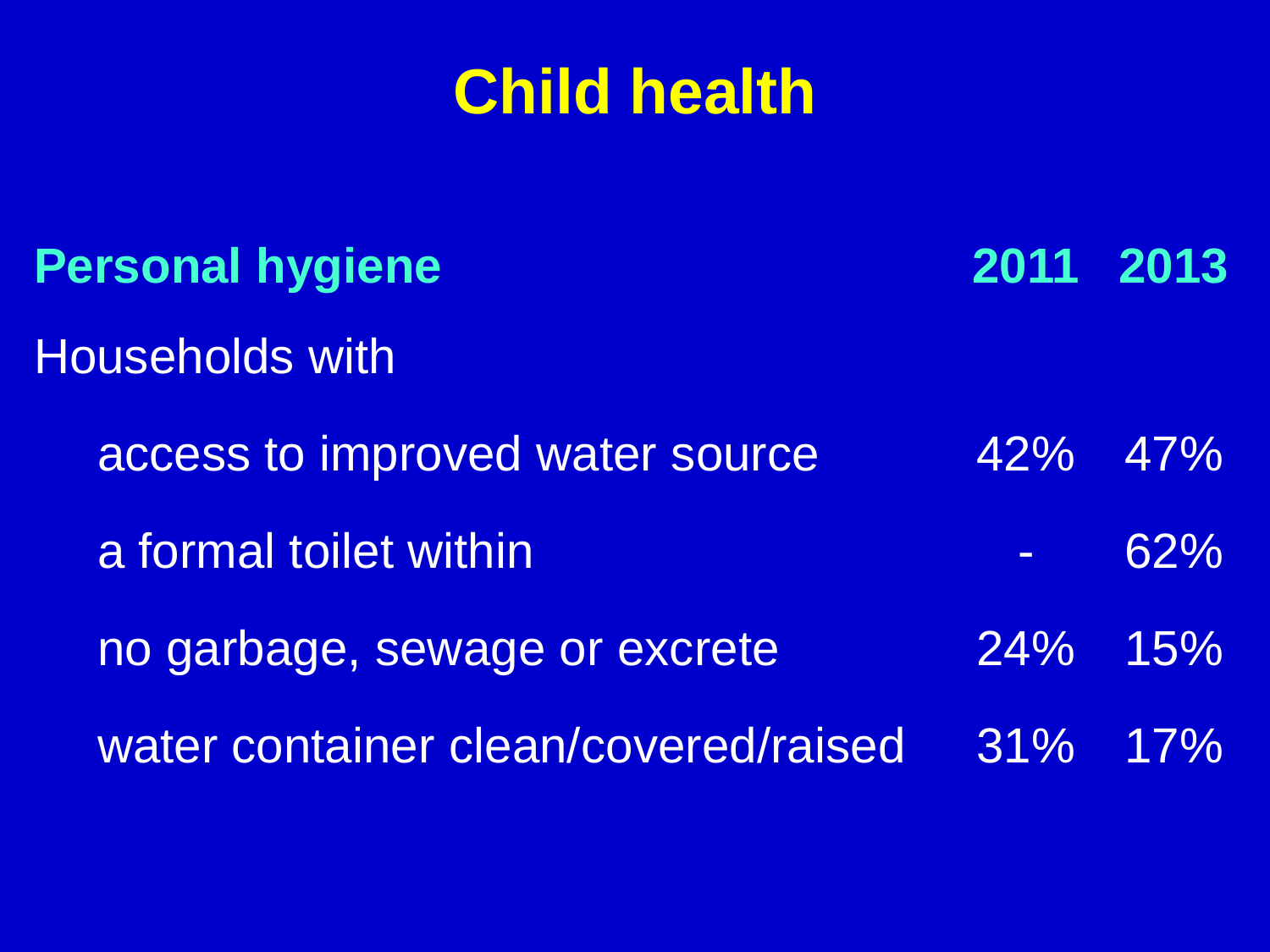| <b>Bed nets and Malaria</b>             | 2011 2013 |            |
|-----------------------------------------|-----------|------------|
| Households with treated bed nets        |           | 87% 78%    |
| Children 0-59 sleeping under a net      |           | 52% 49%    |
| Had high fever*                         |           | 28% 37%    |
| Taken to a qualified facility           |           | 40% 44%    |
| <b>Received anti-malarial medicines</b> |           | $16\%$ 40% |

\* Last two weeks prior to survey as a proxy to malaria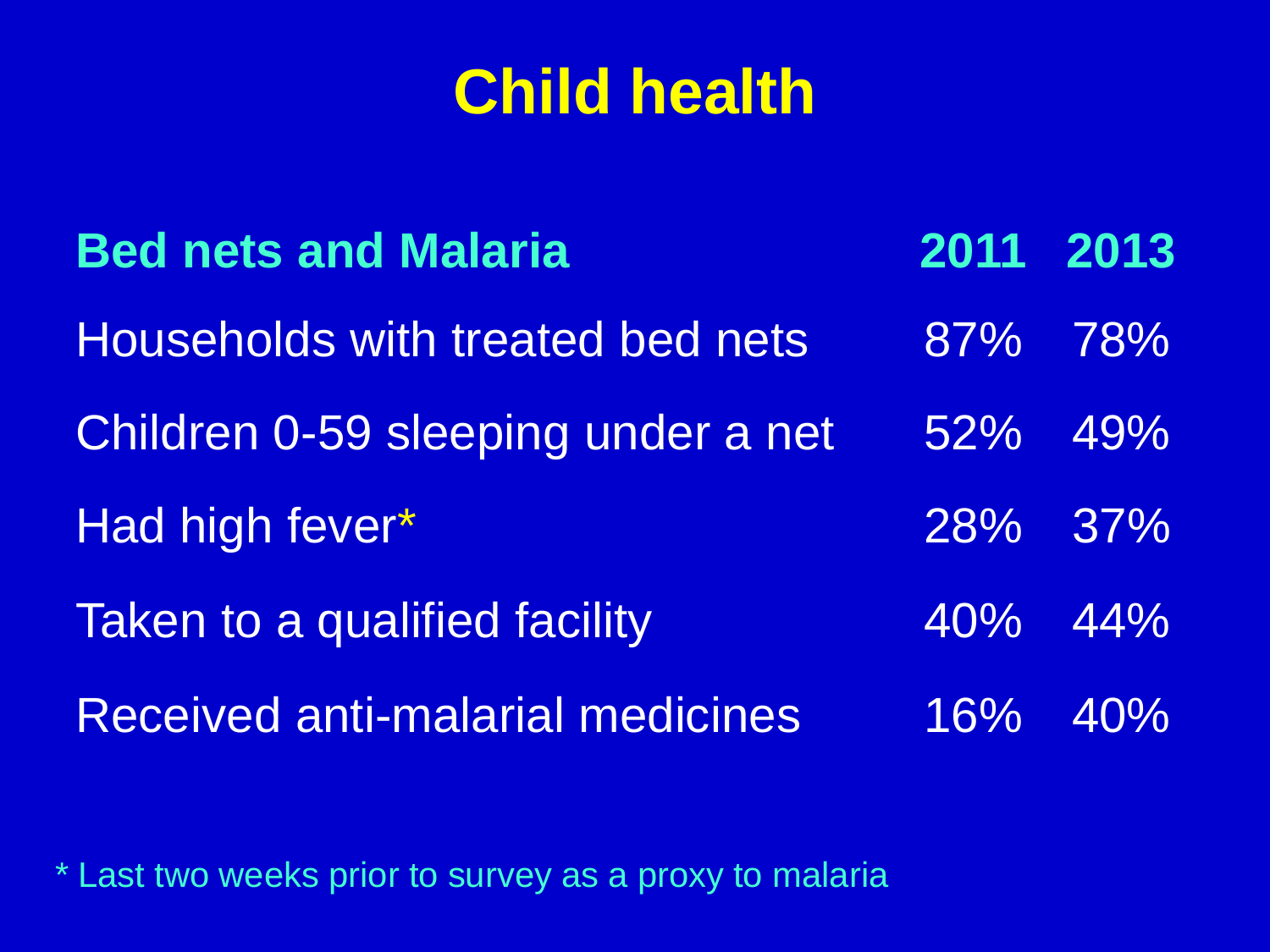**Quality of care at health facilities\* 2011 2013** waited for 30 minutes or less 67% 53% given full explanation about illness 45% 62% received all prescribed medicine 63% 69% paid unofficial charges for treatment 66% 79%

\* For children taken to a govt. facility for treatment during last one year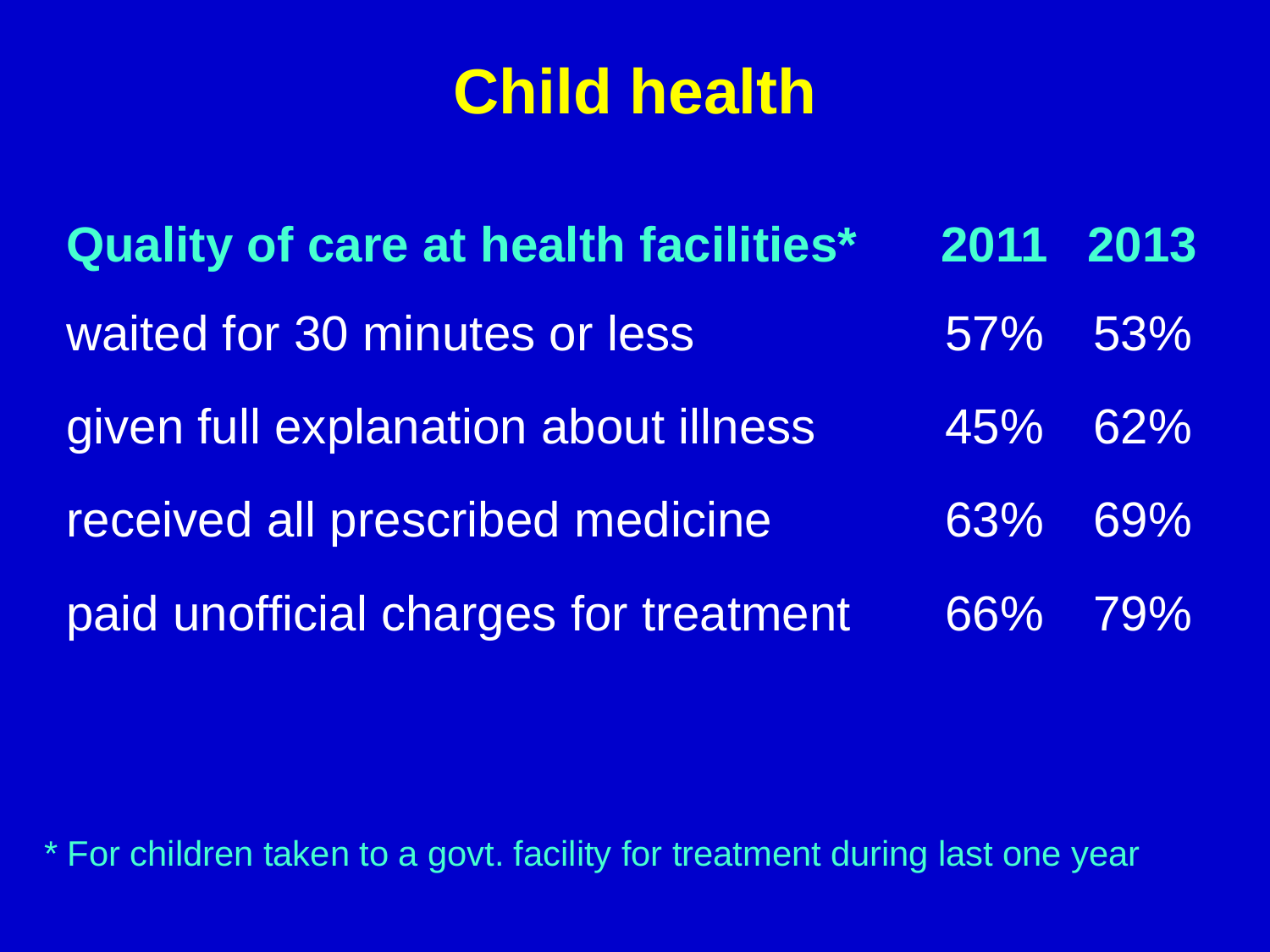## **CSS: Implementation framework**

- Initiated as a pilot in Oct 2010 in Giade LGA, Bauchi
- Involved training of health workers to visit 400-600 households
- Identify pregnant women; screen all women of child bearing age. The pregnant woman is visited every two months to identify her risk status
- Based on her situation, a plan for managing the risk as identified is made. A male worker discusses with the husband of the pregnant woman for a plan to address the risk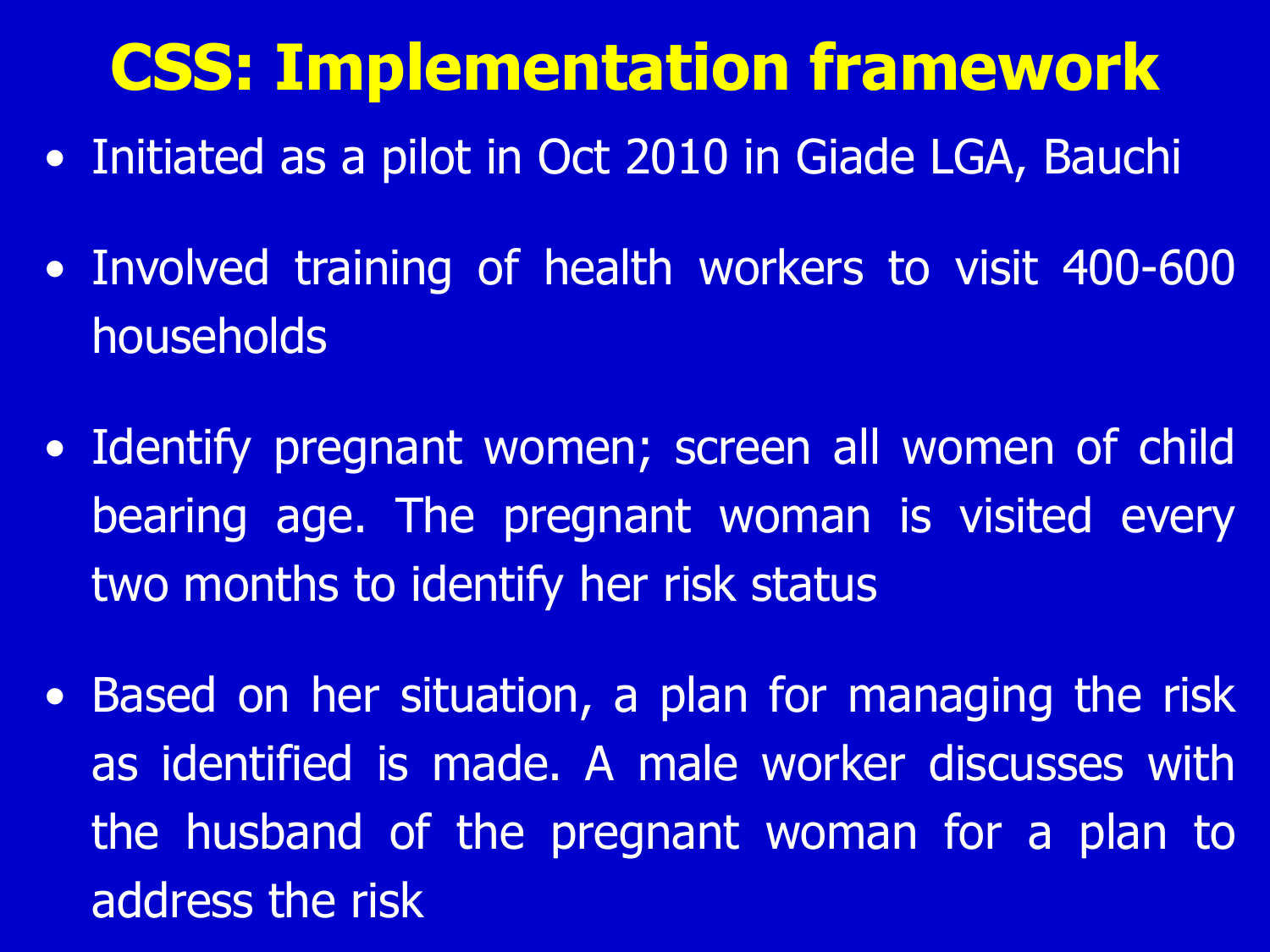### **CSS: Implementation framework**

- Work divided into three distinct phases
	- Phase 1: paper instruments, Bhopal books, 10 communities
	- Phase 2: e-data gathering with NDG, Nokia handsets, universal coverage
	- Phase 3: e-data gathering with ODK, android tablets, universal coverage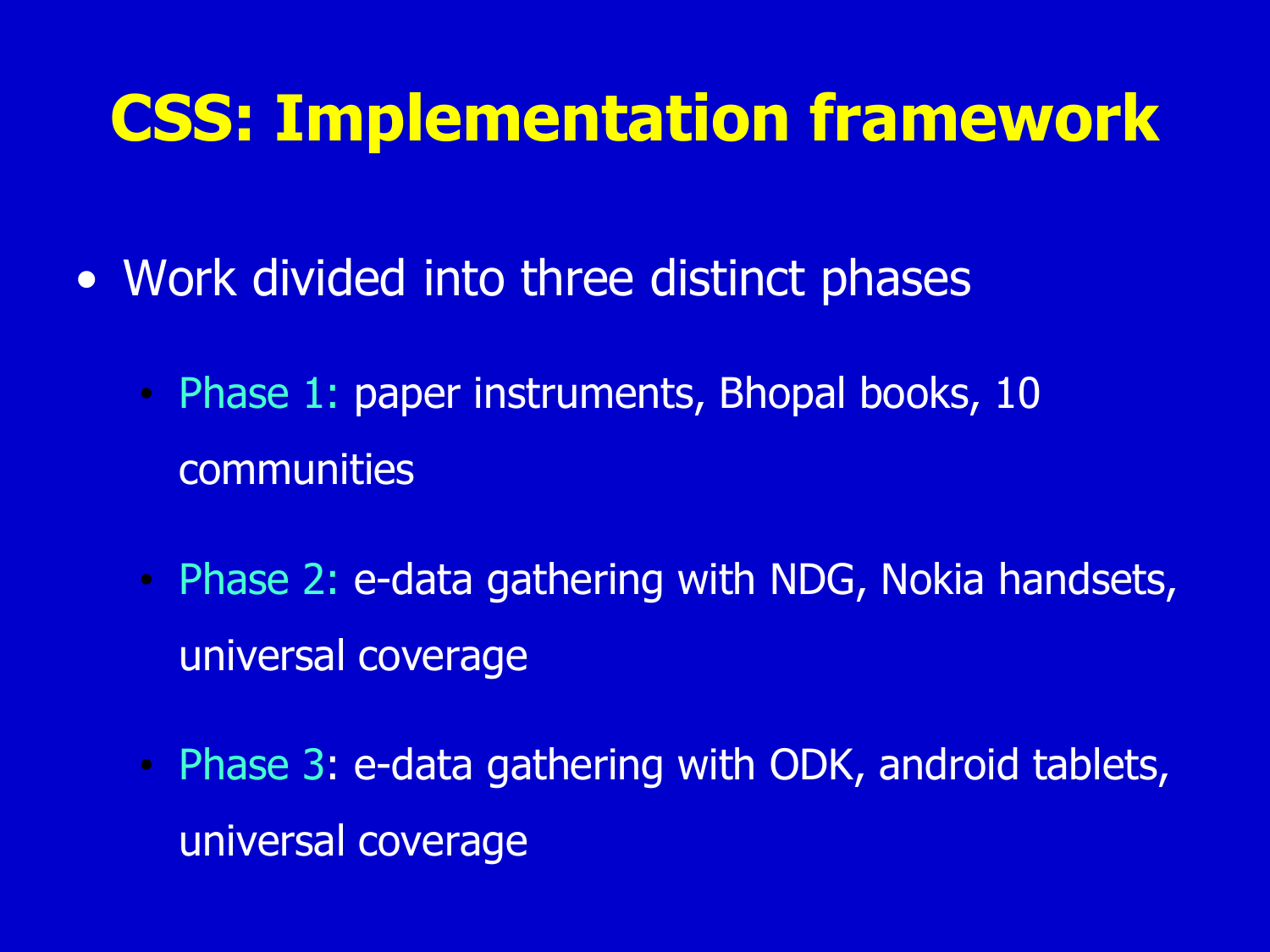#### **Coverage so far…..**

- 39,426 households registered
- 22,745 pregnancies registered and followed
- 3,264 new born registered and followed

#### **during the period Jun-Dec 2013……**

- 7,176 home visits
- 23,646 visits to pregnant women
- 13,379 visits to husbands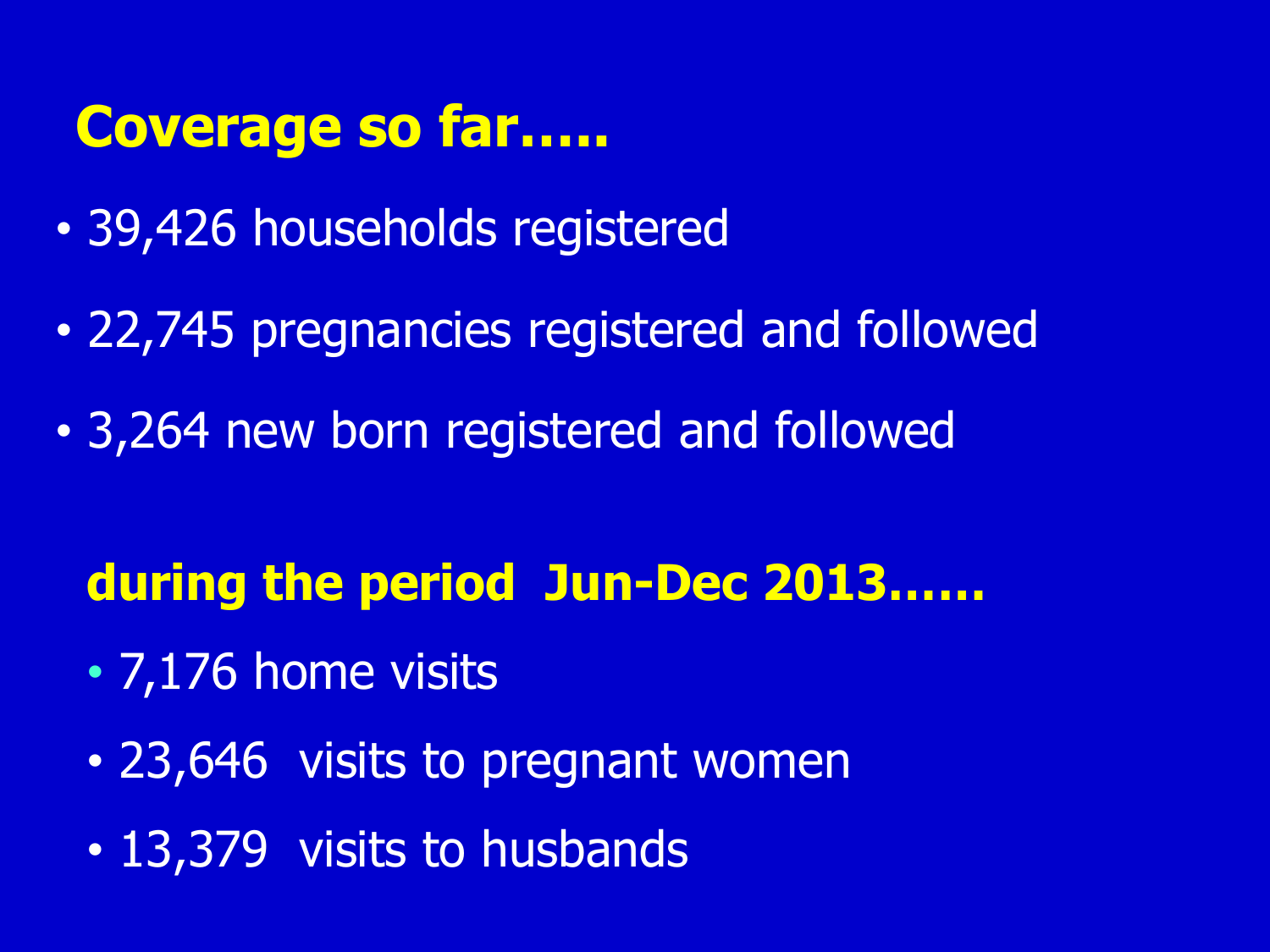### **Preliminary trends in maternal mortality**

Contrast among three phases

|         |    | <b>Mat deaths Live births</b> | <b>MMR</b> |
|---------|----|-------------------------------|------------|
| Phase 1 | 12 | 1359                          | 883        |
| Phase 2 | 28 | 4488                          | 624        |
| Phase 3 | 29 | 5126                          | 566        |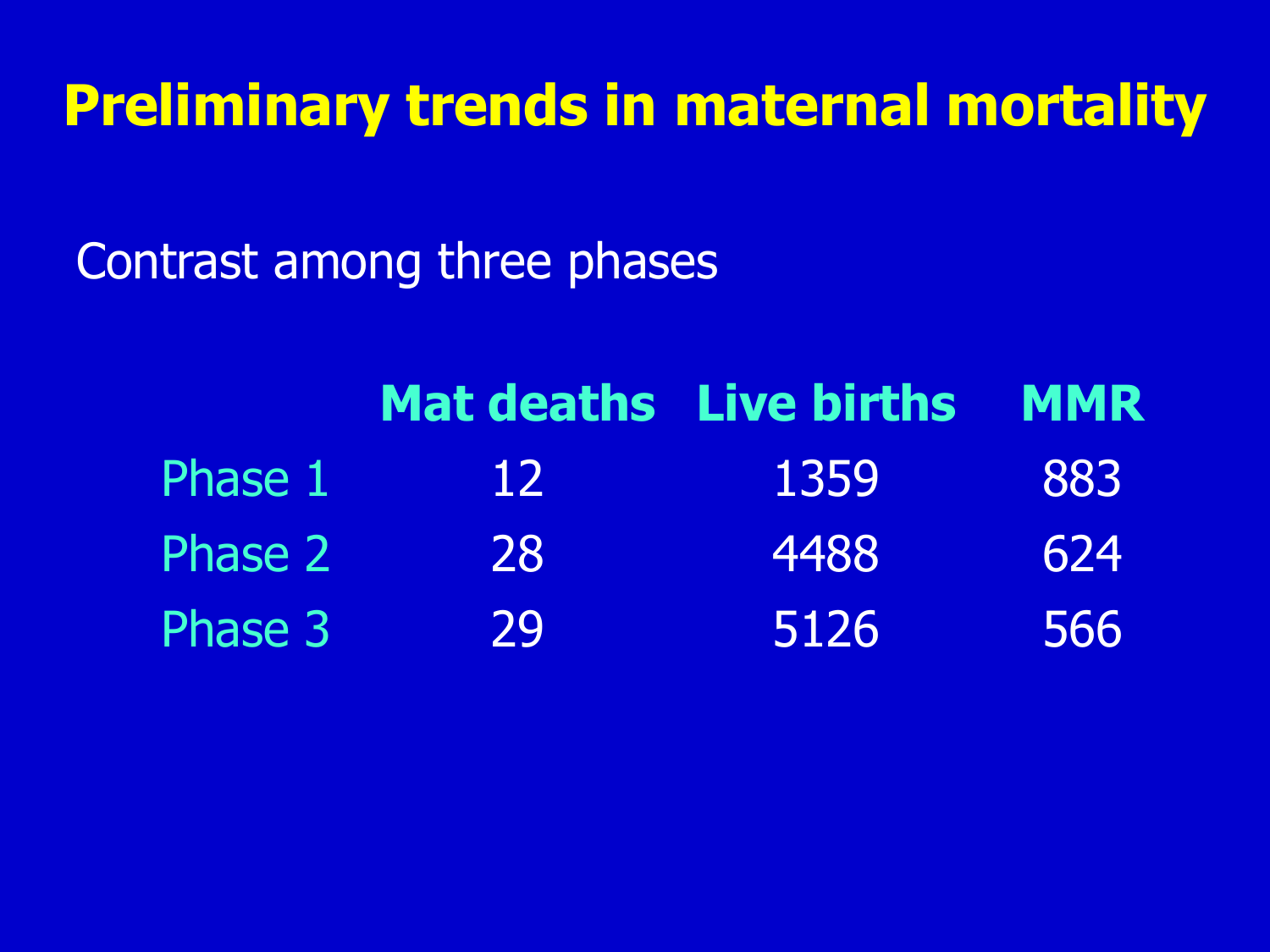### Planning Concerns

Improvements in maternal health indicators but…

- Quality of care still a concern
- More people paying unofficial charges at facilities
- Low indices on hygiene and child care practices

### Most importantly……

• Polio coverage improves but routine goes down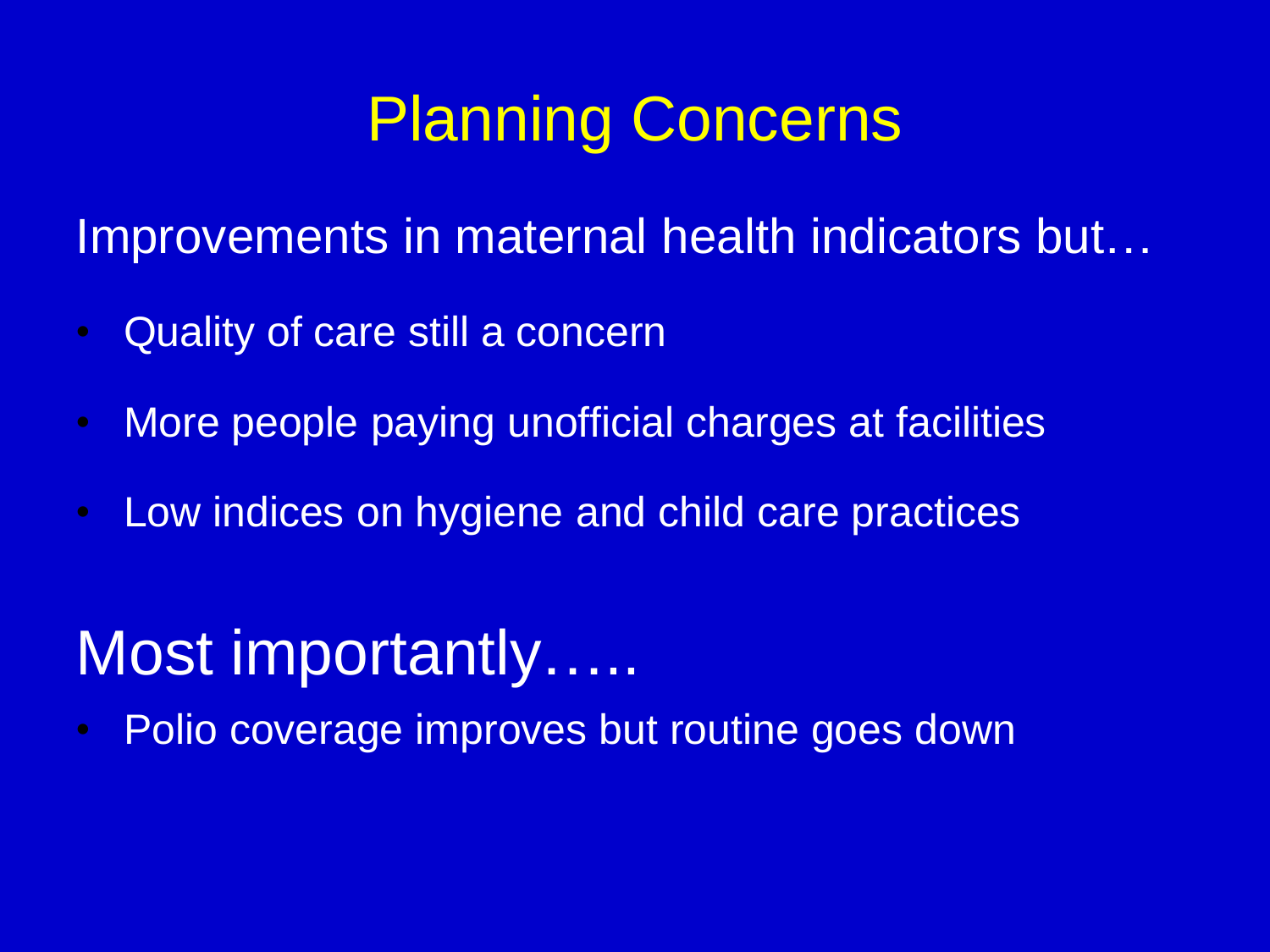# Action Implications

- **SMOH**
- review free treatment policy/quality of care
- improve upon governance and system checks
- bring in community for local accountability
- **SPHCDA**
- advocates donors allocate more on routine immunisation
- use home visits as a means to reach nonadopters of PHC services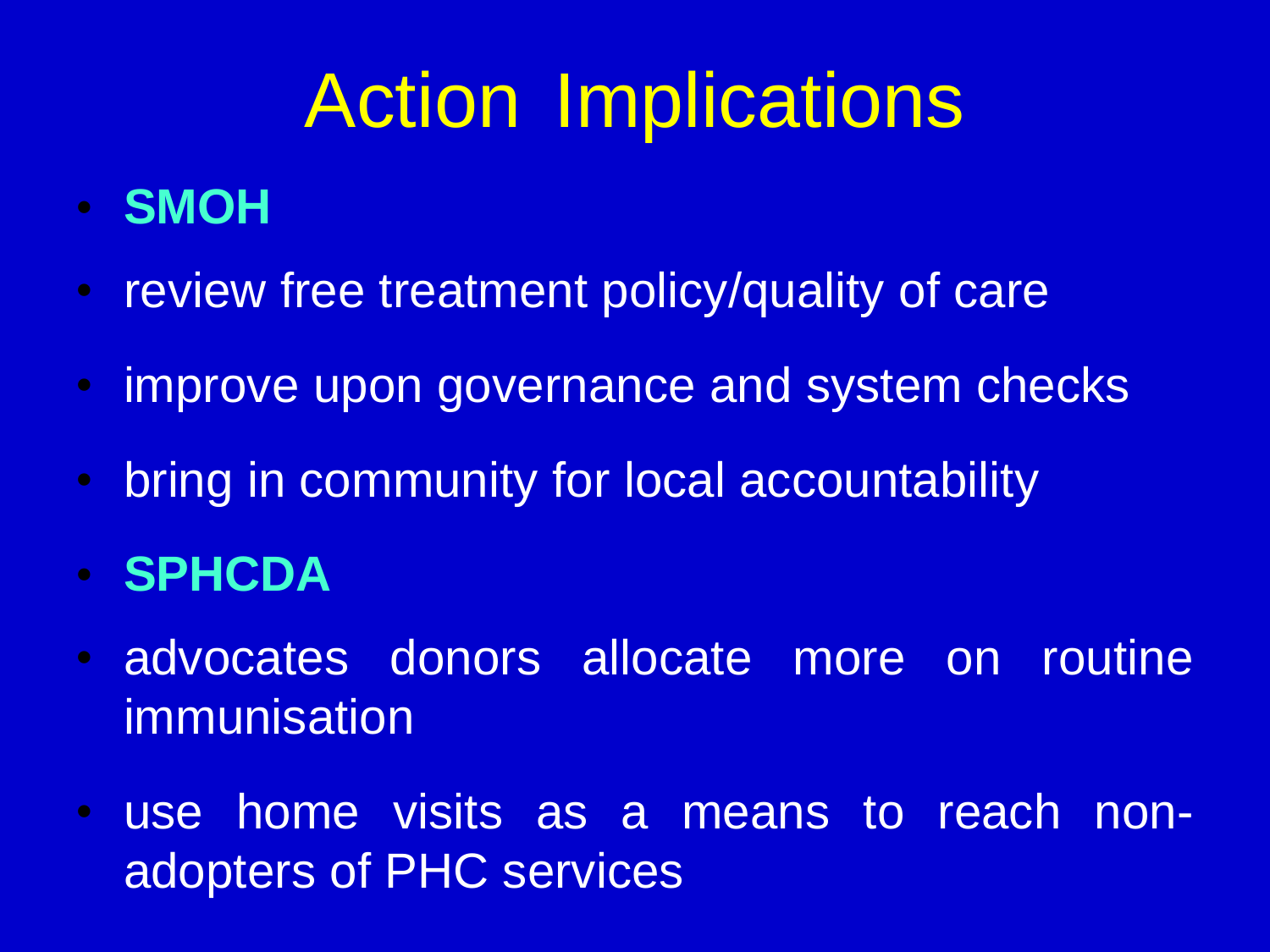# Action Implications

#### **BACATMA**

• implements awareness package on use of bed nets

#### **SOCIAL AUDIT TEAM**

- helps SPHCDA & BACATMA to produce video clips on key messages
- uses third cycle focus groups to identity contents for knowledge translation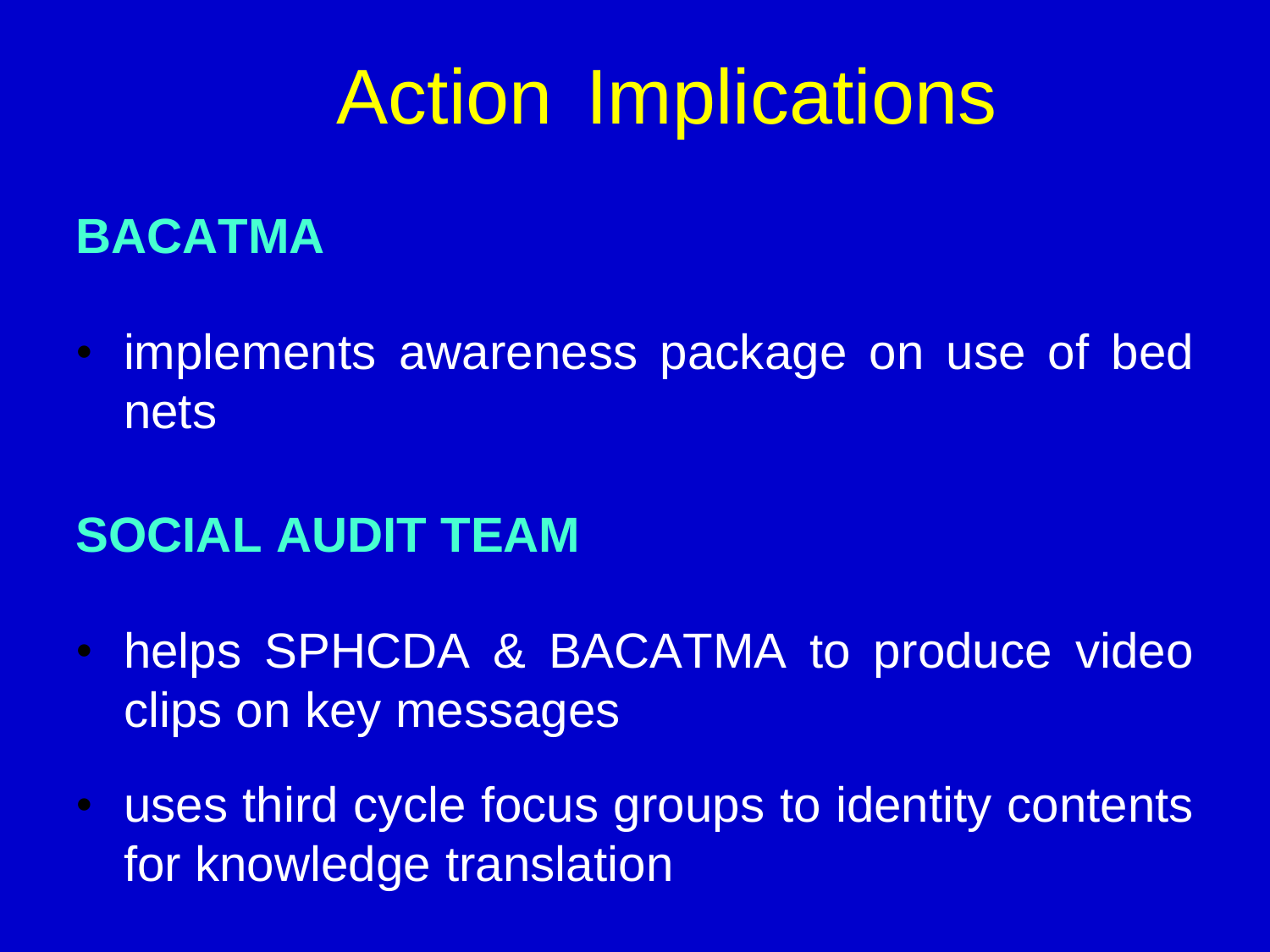### Human Capital development

- Information can only become useful evidence if capacities are present to analyse, interpret and use the information
- With NEHSI, there has been capacity building/training of a pool of human resources with specific set of skills to carry out different components of social audit
- These include those at policy level within MDAs, institutions & LGA Councils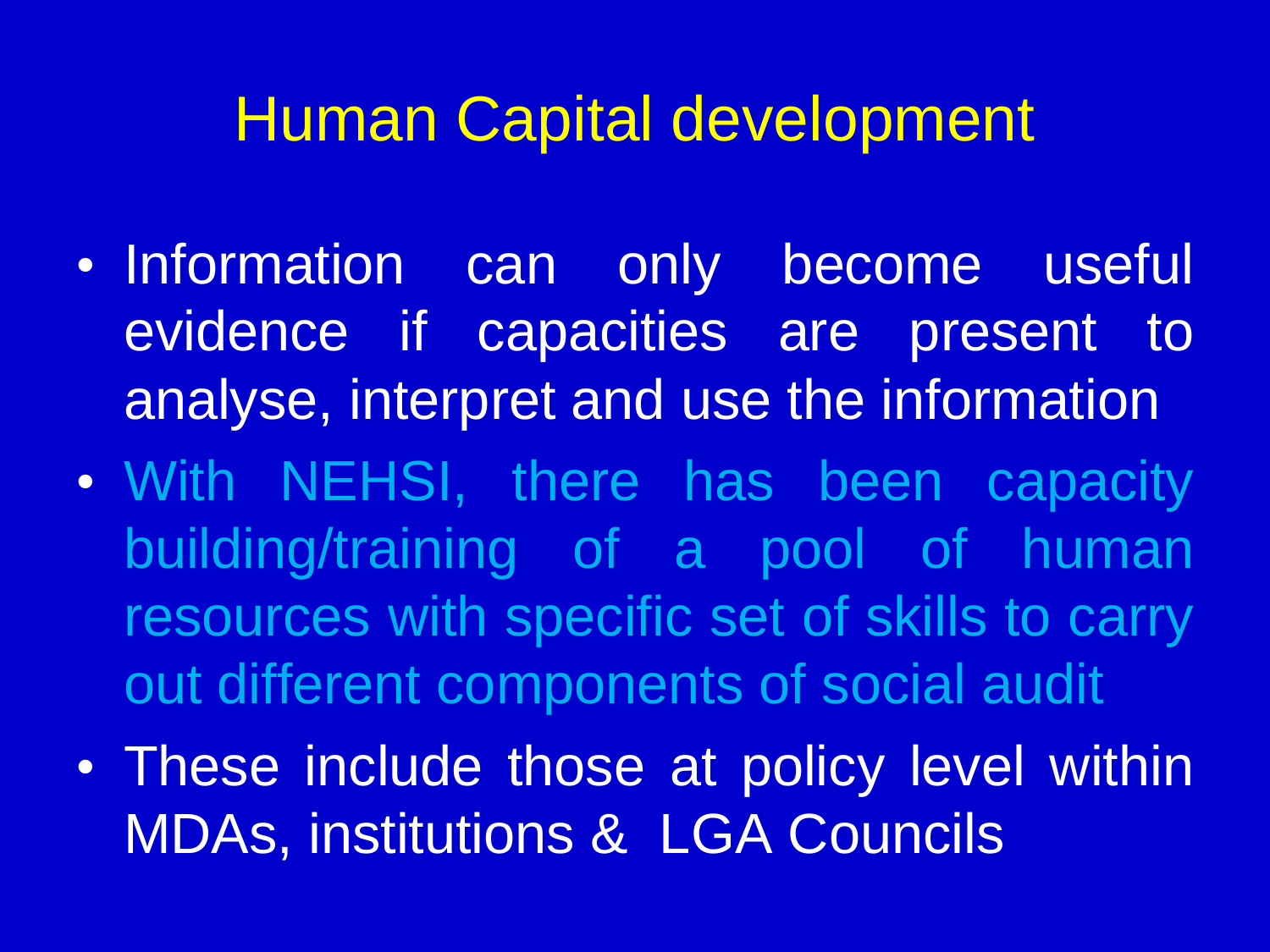# Human Capital development

- Continuous involvement of State/LGA stakeholders
- 18 state officials trained in basic data analysis
- 13 trainers/supervisors/128 workers trained in home visit methods
- 9 participants to the eight week course completed the draft publication – under review for submission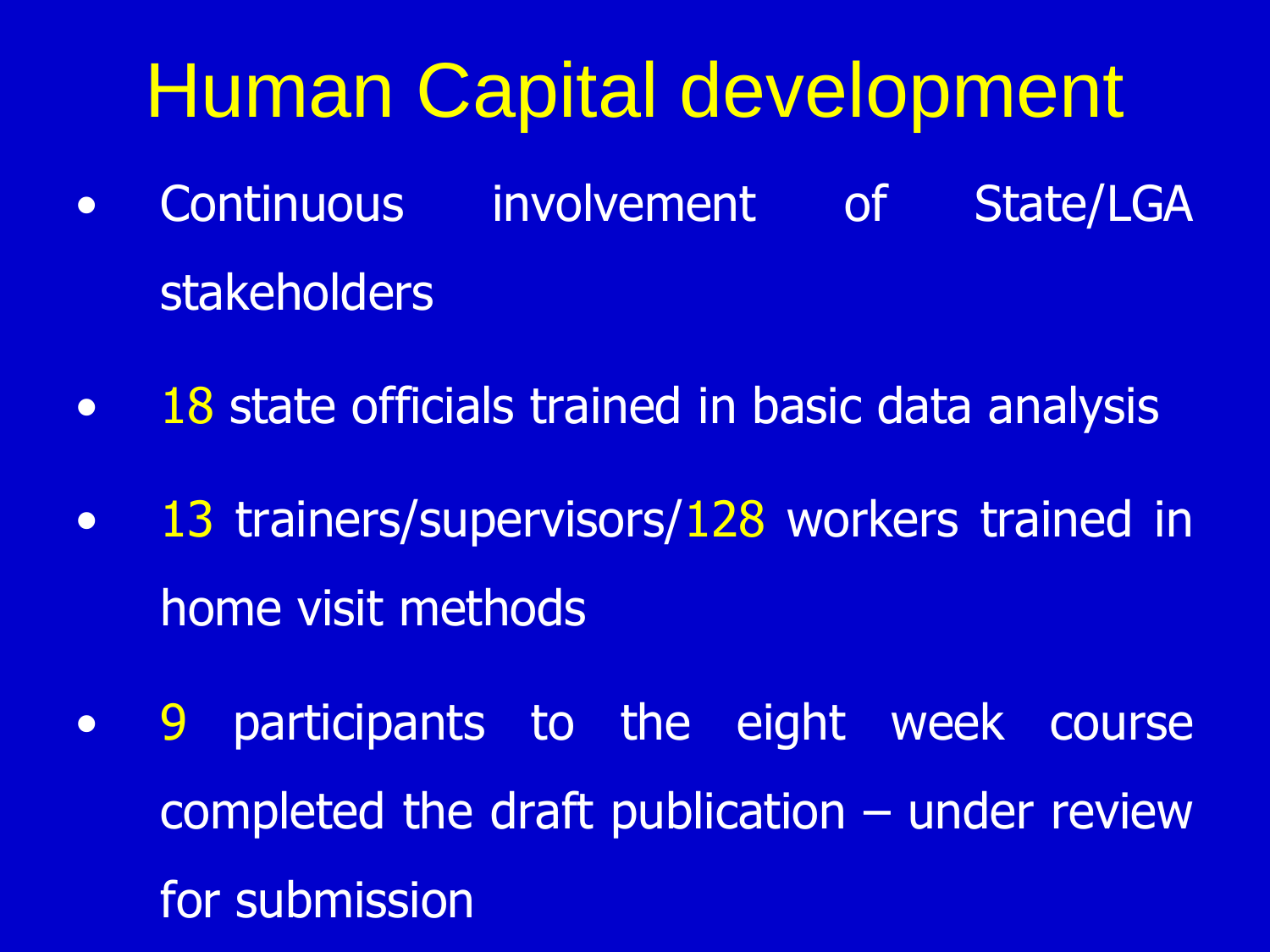### **Sustainability strategies**

#### Skill transfer

- training and supervision
- field data collection including electronic
- basic analysis and interpretation scorecards
- come from state as well as LGAs
- both from government as well as NGOs

Domestication - CSS unit in SPHCDA

Expansion – Beyond the Health Sector (Multi sectoral)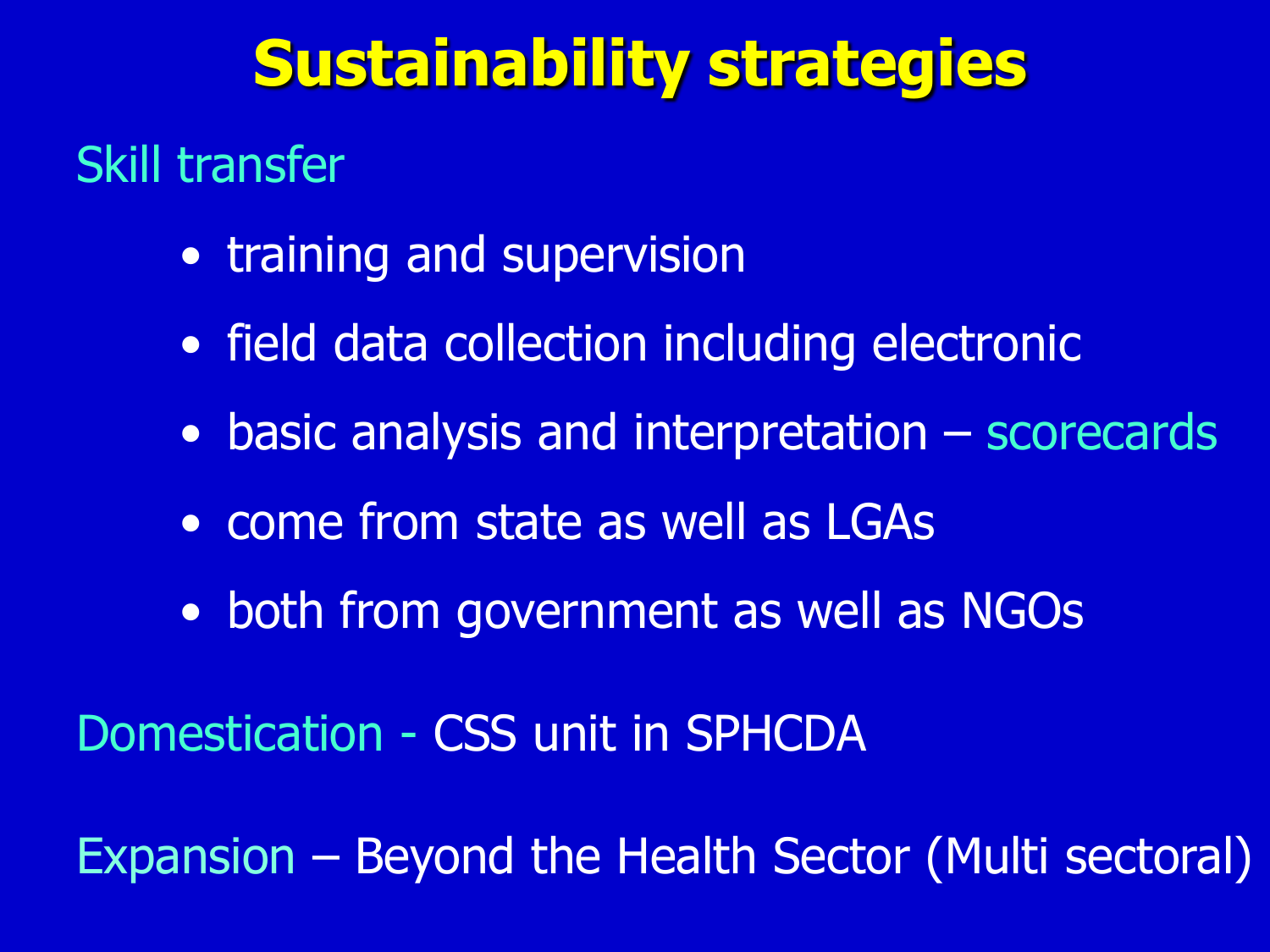### **Sustainability strategies**

Financial sustainability

- Estimate minimum costs SMOH
- Line-up existing resources SMOH/SPHCDA (human, space, vehicles)
- Establish permanent budget lines MOB&P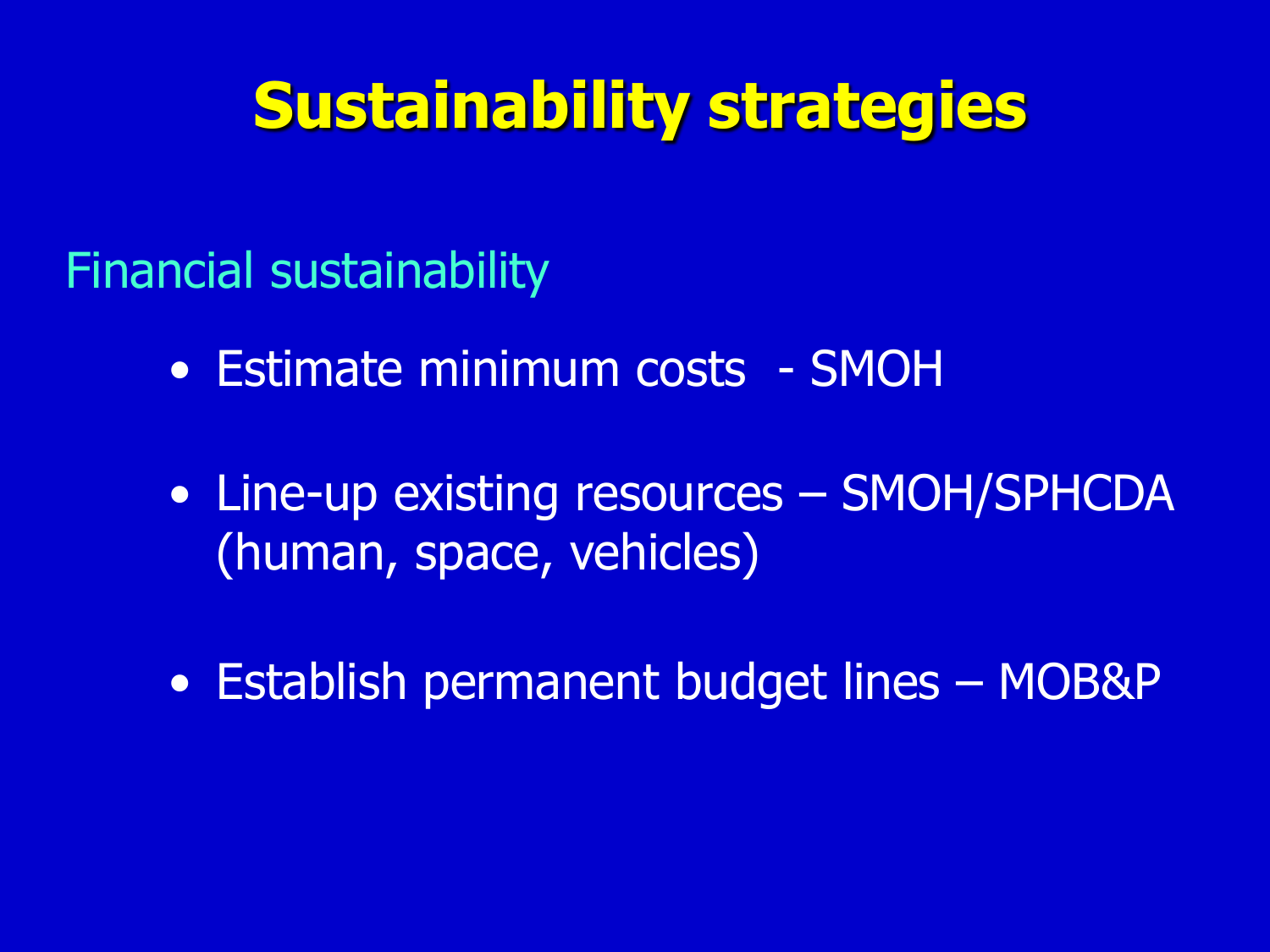### Benefits of social audit

- Information has provided useful context to the MOB&EP to evaluate progress against key indicators not just in health but other sectors
- SMOH and its agencies as well as LGAs have leveraged on social audit evidence to develop their strategic plans
- The social audit evidence has also been used as a justification for budget allocations
- It also provided a basis to source for resources and support from donor agencies
- Having access to the same evidence, the SPC has found it easy to evaluate justifications for proposed allocations from other MDAs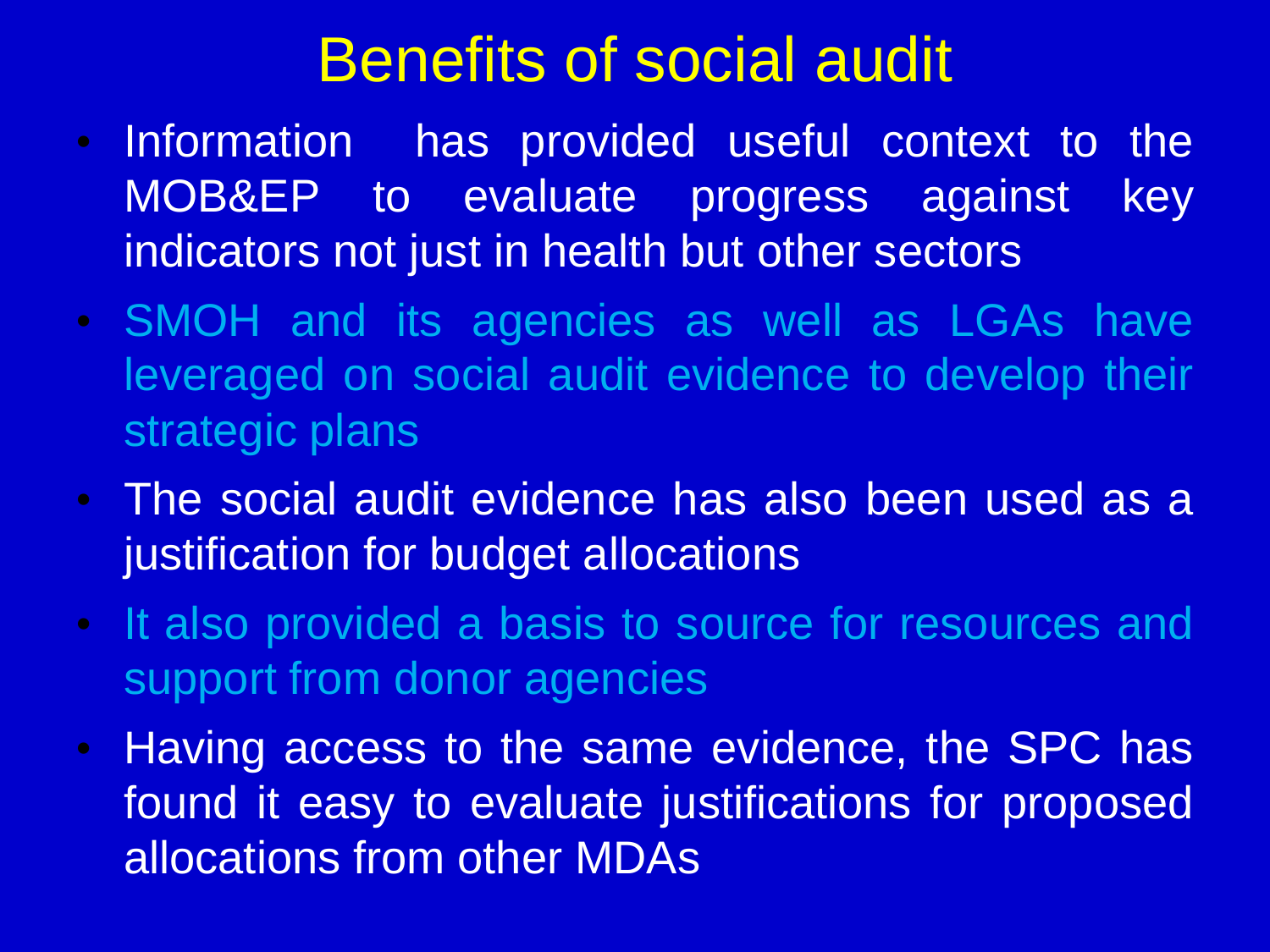### Benefits of social audit

Though health sector driven, the evidences have been used beyond the Health related MDAs. It has provided useful guide for some other MDAs, for example:

- Drawing up plans for portable water accessibility (MWR);
- Addressing socio-cultural practices that are inimical to gender rights (MOWA);
- Making plans for Promotion and Protection of Child Rights (MOWA);
- Designing strategies for Mass mobilisation, Sensitisation and Public Enlightenment (MOI) etc.